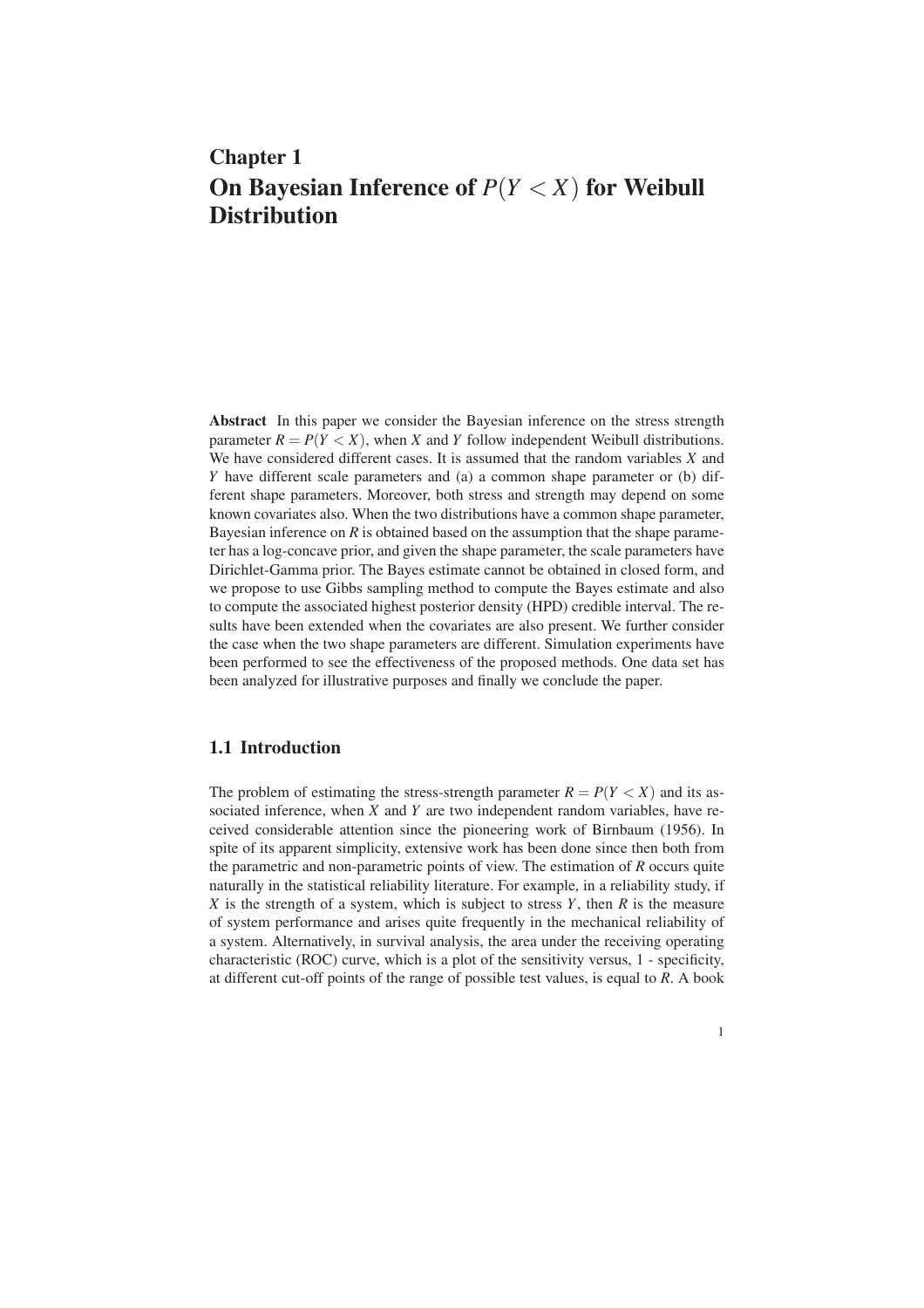length treatment on estimation of *R*, and its associated inference can be obtained in Kotz et al. (2003). See also Zhou (2008), Kundu and Raqab (2009), Ventura and Racugno (2011), Kizilaslan and Nadar (2016) and the references cited therein, for recent developments.

Although, extensive work has been done on this particular problem under different assumptions on *X* and *Y*, not much attention has been paid when both *X* and *Y* depend on some covariates. Guttman et al. (1988) and Weerahandi and Johnson (1992) considered the estimation of *R*, and also obtained the associated confidence interval of *R*, when both stress and strength depend on some known covariates. It has been assumed in both the papers that both *X* and *Y* are normally distributed, and their respective means depend on the covariates, but their variances do not depend on the covariates. Guttman and Papandonatos (1997) also considered the same model from the Bayesian point of view. They proposed different approximate Bayes estimates under non-informative priors. Interestingly, although it has been mentioned by Guttman et al. (1988) that it is important to develop statistical inferential procedure for the stress-strength parameter in case of covariates for non-normal distributions mainly for small sample sizes, nothing has been developed along that line till date. This is an attempt towards that direction.

The aim of this paper is to consider the inference on *R*, when both *X* and *Y* are independent Weibull random variables. They may or may not have the same shape parameters. It is assumed that both stress and strength distributions may depend on some known covariates. Here, we are proposing the covariates modelling in the following manner. It is assumed that for both *X* and *Y*, the scale parameter depends on some known covariates. Since the lifetime distributions are always non-negative, it is more natural to use Weibull, gamma, log-normal etc. rather than normal distribution for this purpose. Moreover, using the covariates through the scale parameter also ensures that both the mean and variance of the lifetime of an item/ individual depend on the covariates. In case of normal distribution, the covariates are modelled through mean only, see for example Guttman et al. (1988), Weerahandi and Johnson (1992) or Guttman and Papandonatos (1997), which may not be very reasonable.

Another important point should be mentioned that the statistical inference on  $R = P(Y < X)$ , when *X* and *Y* have independent Weibull random variables have been considered by many authors, see for example Kotz et al. (2003), Kundu and Gupta (2006), Kundu and Raqab (2009), and see the references cited therein. But in all these cases it has been assumed that *X* and *Y* have a common shape parameter. It has been assumed mainly due to analytical reason, although it may not be reasonable in many situation. In this paper we have also considered the case when *X* and *Y* may not have the same shape parameters. This is also another significant contribution of this paper.

Our approach in this paper is fully Bayesian. For the Bayesian inference we need to assume some priors on the unknown parameters. First it is assumed that *X* and *Y* have a common shape parameter and it is known. Assumptions of known shape parameter in case of a Weibull distribution is not very unreasonable, see for example Murthy et al. (2004). In many reliability experiments the experimenter has a prior knowledge about the shape parameter of the corresponding Weibull model. If the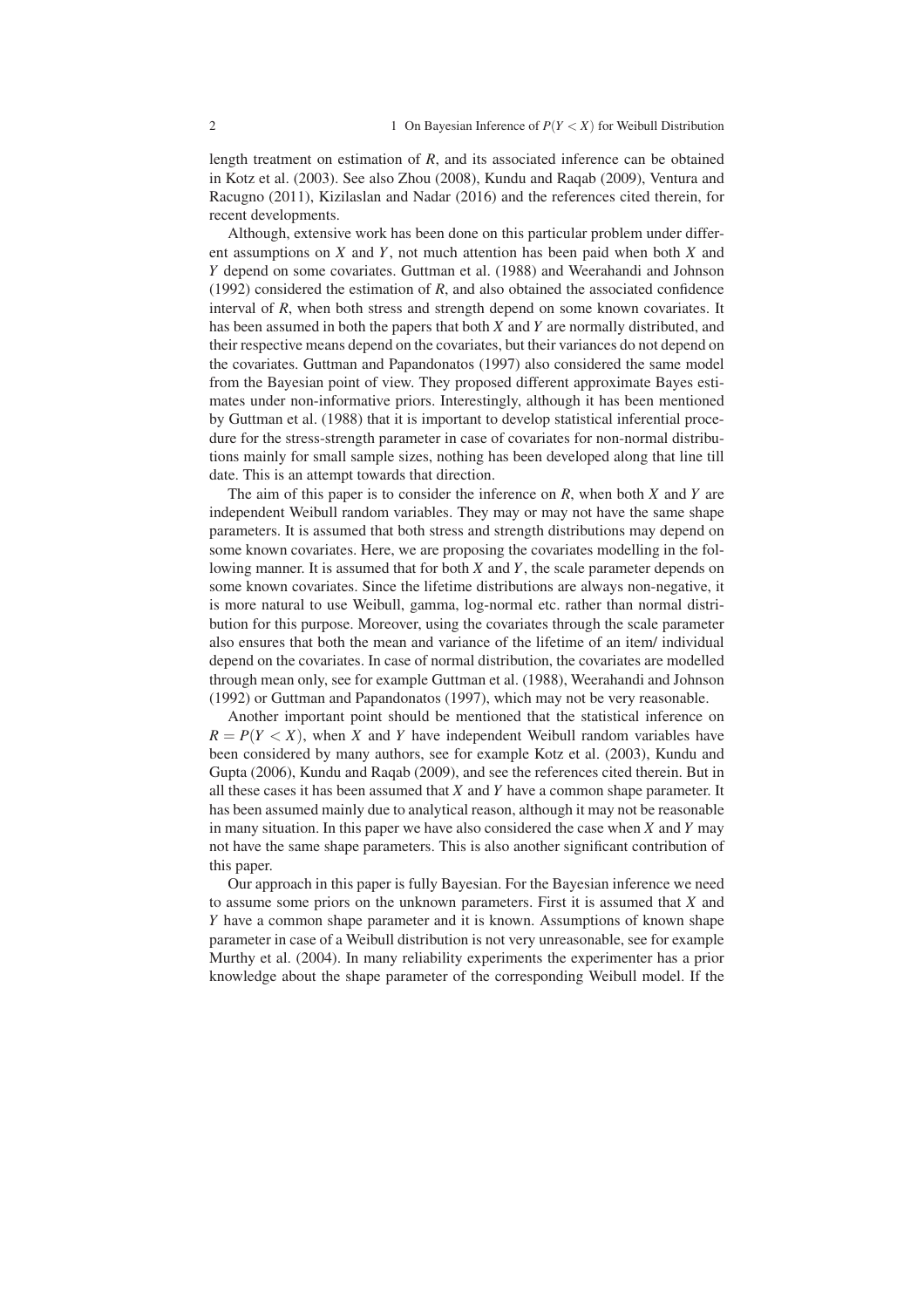#### 1.2 Model Formulation and Prior Assumptions 3

shape parameter is known, and there is no covariates, then the most convenient but quite general conjugate prior on the scale parameters is a Dirichlet-gamma prior, as suggested by Pena and Gupta (1990). The Bayes estimate cannot be obtained in explicit form, but it is quite convenient to generate samples from the posterior distribution of *R*. Hence, we use Gibbs sampling procedure to compute the Bayes estimate and the associated highest posterior density (HPD) credible interval of *R*.

When the covariates are also present, it is assumed that the covariate parameters have independent normal priors. In case of unknown common shape parameter, the conjugate prior on the shape parameter does not exist. In this case following the approach of Berger and Sun (1993), it is assumed that the prior on the shape parameter has the support on  $(0, \infty)$ , and it has a log-concave density function. Based on the above prior distributions, we obtain the joint posterior distribution function of the unknown parameters. The Bayes estimate of *R* cannot be obtained in explicit form and we have proposed an effective importance sampling procedure to compute the Bayes estimate and the associated HPD credible interval of the stress-strength parameter.

We further consider the case when the two shape parameters of the Weibull distributions are different and unknown. In this case the stress-strength parameter cannot be obtained in explicit form, and it can be obtained only in an integration form. In this case the priors on the scale parameters are same as before, and for the shape parameters it is assumed that the two prior distributions are independent, both of them have support on  $(0, \infty)$  and they have log-concave density functions. We have used importance sampling technique to compute the Bayes estimate and the associated HPD credible interval of *R*. We perform some simulation experiments to see the effectiveness of the proposed methods. One small data set has been analyzed for illustrative purposes and to show how the proposed methods work for small sample sizes.

Rest of the paper is organized as follows. In Section 1.2, we provide the model description, and the prior assumptions. In Section 1.3, we provide the posterior analysis when there is no covariate. In Section 1.4, we consider the case when the covariates are present. Simulation results are provided in Section 1.5. The analysis of one data set is presented in Section 1.6. Finally, in Section 1.7 we conclude the paper.

## 1.2 Model Formulation and Prior Assumptions

## *1.2.1 Model Formulation & Available Data*

A Weibull distribution with the shape parameter  $\alpha > 0$  and scale parameter  $\lambda > 0$ , has the probability density function (PDF)

$$
f_{WE}(x; \alpha, \lambda) = \alpha \lambda x^{\alpha - 1} e^{-\lambda x^{\alpha}}; \quad x > 0,
$$
\n(1.1)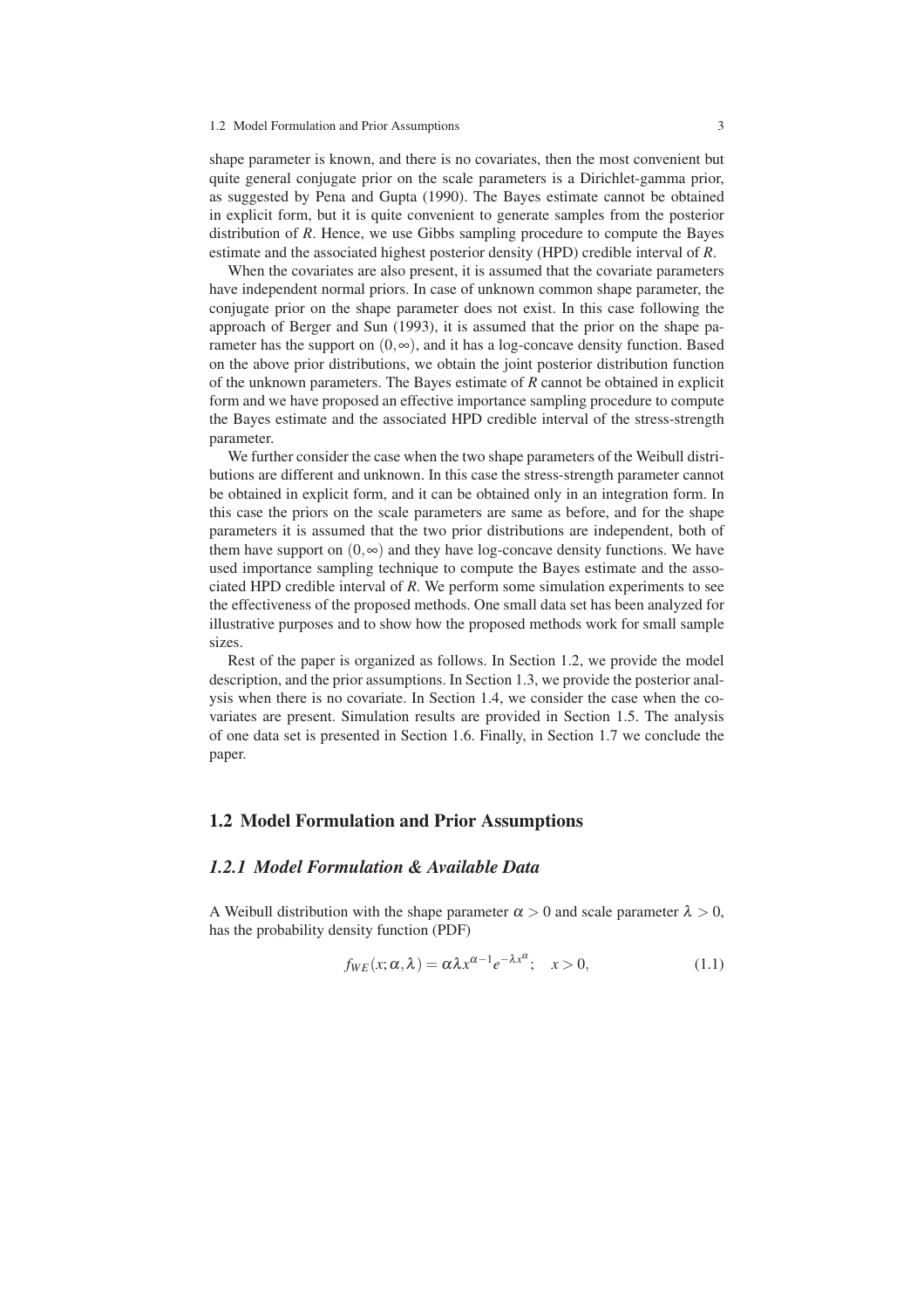.

and it will be denoted by  $WE(\alpha, \lambda)$ .

**Two Shape Parameters are Same:** It is assumed that *X* follows (∼) WE( $\alpha$ ,  $\lambda$ <sub>1</sub>) and *Y* ∼ WE( $\alpha$ ,  $\lambda$ <sub>2</sub>), and they are independently distributed. The choice of a common  $\alpha$  can be justified as follows. The logarithm of a Weibull random variable has an extreme value distribution, which belongs to a location scale family. The parameter  $\alpha$  is the reciprocal of the scale parameter. In an analogy to the two-sample normal case, where it is customary to assume a common variance, we assume a common shape parameter  $\alpha$  here.

In this case

$$
R = P(Y < X) = \int_0^\infty \alpha \lambda_2 y^{\alpha - 1} e^{-(\lambda_1 + \lambda_2) y^{\alpha}} dy = \frac{\lambda_2}{\lambda_1 + \lambda_2}
$$

If both *X* and *Y* depend on some covariates,  $u = (u_1, \ldots, u_p)^T$  and  $v = (v_1, \ldots, v_q)^T$ , respectively, as follows;

$$
\lambda_1 = \theta_1 e^{\beta_1^T u}
$$
 and  $\lambda_2 = \theta_2 e^{\beta_2^T v}$ ,

where  $\beta_1 = (\beta_{11}, \dots, \beta_{1p})^T$  and  $\beta_2 = (\beta_{21}, \dots, \beta_{2q})^T$  are p and q dimensional regression parameters,  $(p \text{ may not be equal to } q)$ , then

$$
R(u,v) = P(Y < X | u, v) = \frac{\theta_2 e^{\beta_2^T v}}{\theta_1 e^{\beta_1^T u} + \theta_2 e^{\beta_2^T v}}.
$$
\n(1.2)

From now on we use *R* instead of  $R(u, v)$  for brevity. But if it is needed we shall make it explicit.

Two Shape Parameters are Different: Now we discuss the case when the two shape parameters are different. In this case, it is assumed that  $X \sim WE(\alpha_1, \lambda_1)$  and *Y* ∼ WE( $\alpha_2, \lambda_2$ ), and they are independently distributed. In this case *R* cannot be obtained in explicit form. It can be obtained only in the integration form as follows:

$$
R = P(Y < X) = \alpha_2 \lambda_2 \int_0^\infty y^{\alpha_2 - 1} e^{-\left(\lambda_1 y^{\alpha_1} + \lambda_2 y^{\alpha_2}\right)} dy. \tag{1.3}
$$

Moreover, when *X* and *Y* depend on some covariates as before, then

$$
R(u,v) = P(Y < X | u, v) = \alpha_2 \theta_2 \int_0^{\infty} e^{\beta_2^T v} y^{\alpha_2 - 1} e^{-(\theta_1 e^{\beta_1^T u} y^{\alpha_1} + \theta_2 e^{\beta_2^T v} y^{\alpha_2})} dy. \tag{1.4}
$$

It is assumed that we have the following stress strength data as  $\{x_i, u_{i1}, \ldots, u_{ip}\}$ , for  $i = 1, \ldots, m$ , and  $\{y_j, v_{j1}, \ldots, v_{jq}\}$ , for  $j = 1, \ldots, n$ , respectively, and all the observations are independently distributed.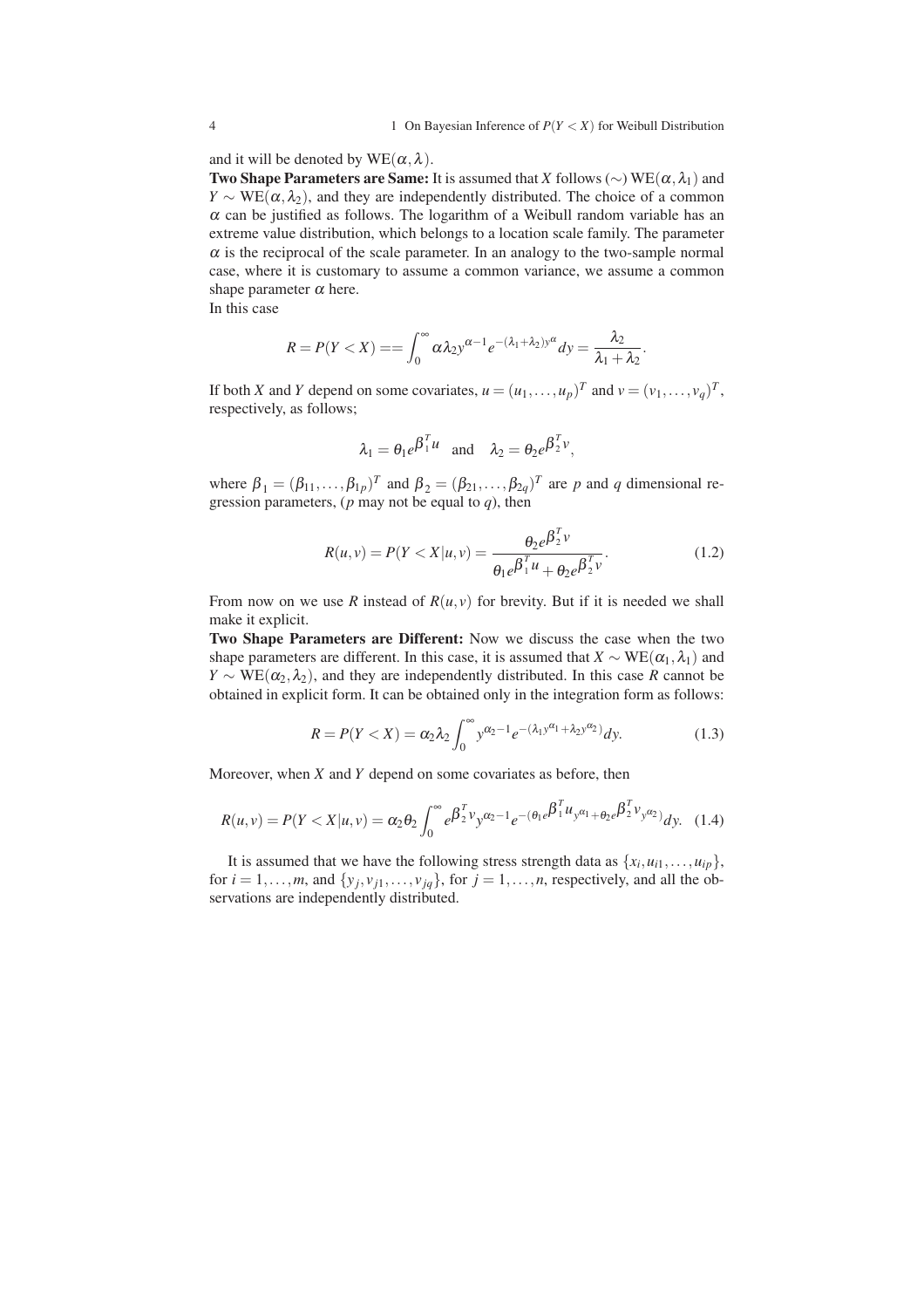1.2 Model Formulation and Prior Assumptions 5

## *1.2.2 Prior Assumptions*

We use the following notation. A random variable is said to have a gamma distribution with the shape parameter  $\alpha > 0$  and scale parameter  $\lambda > 0$ , if it has the PDF

$$
f_{GA}(x; \alpha, \lambda) = \frac{\lambda^{\alpha}}{\Gamma(\alpha)} x^{\alpha - 1} e^{-\lambda x}; \quad x > 0.
$$
 (1.5)

From now on it will be denoted by  $GA(\alpha, \lambda)$ . A random variable is said to have a Beta distribution with parameters  $a > 0$  and  $b > 0$ , if it has the PDF

$$
f_{BE}(x;a,b) = \frac{\Gamma(a+b)}{\Gamma(a)\Gamma(b)} x^{a-1} (1-x)^{b-1}; \quad 0 < x < 1,\tag{1.6}
$$

and it will be denoted by  $\text{beat}(a, b)$ . A *p*-variate normal random vector, with mean vector *a* and dispersion matrix *B*, will be denoted by  $N_p(a, B)$ .

We make the following prior assumptions on the different parameters as follows. Let us assume  $\theta = \theta_1 + \theta_2$ , then similarly as in Pena and Gupta (1990), it is assumed that  $\theta \sim GA(a_0, b_0)$ , with  $a_0 > 0$ ,  $b_0 > 0$ , and  $\theta_1/(\theta_1 + \theta_2) \sim Beta(a_1, a_2)$ , with  $a_1 > 0$ ,  $a_2 > 0$ , and they are independently distributed. After simplification, it can be easily seen that the joint PDF of  $\theta_1$  and  $\theta_2$  takes the following form;

$$
\pi_{BG}(\theta_1, \theta_2|a_0, b_0, a_1, a_2) = \frac{\Gamma(a_1 + a_2)}{\Gamma(a_0)} (b_0 \theta)^{a_0 - a_1 - a_2} \times \frac{b_0^{a_1}}{\Gamma(a_1)} \theta_1^{a_1 - 1} e^{-b_0 \theta_1} \times \frac{b_0^{a_2}}{\Gamma(a_2)} \theta_2^{a_2 - 1} e^{-b_0 \theta_2}.
$$
\n(1.7)

The joint PDF (1.7) is known as the PDF of a Beta-Gamma distribution, and it will be denoted by  $BG(b_0, a_0, a_1, a_2)$ . The above Beta-Gamma prior is a very flexible prior. If  $a_0 = a_1 + a_2$ , then  $\theta_1$  and  $\theta_2$  become independent. If  $a_0 > a_1 + a_2$ , then  $\theta_1$ and  $\theta_2$  are positively correlated, and for  $a_0 < a_1 + a_2$ , they are negatively correlated. The following result will be useful for posterior analysis.

**Result:** If  $(\theta_1, \theta_2)$  ∼ BG( $b_0, a_0, a_1, a_2$ ), then for  $i = 1, 2$ ,

$$
E(\theta_i) = \frac{a_0 a_i}{b_0 (a_1 + a_2)} \quad \text{and} \quad V(\theta_i) = \frac{a_0 a_i}{b_0^2 (a_1 + a_2)} \times \left\{ \frac{(a_i + 1)(a_0 + 1)}{a_1 + a_2 + 1} - \frac{a_0 a_i}{a_1 + a_2} \right\}.
$$
\n(1.8)

Moreover, Kundu and Pradhan (2011) suggested a very simple method to generate samples from a Beta-Gamma distribution, and that will be useful to generate samples from the posterior distribution. When the common shape parameter is unknown, it is assumed that the prior on  $\alpha$ ,  $\pi_2(\alpha)$ , is absolute continuous, and it has log-concave PDF.

In presence of covariates, we make the following prior assumptions on the unknown parameters:

$$
(\theta_1, \theta_2) \sim \pi_1(\theta_1, \theta_2) = BG(b_0, a_0, a_1, a_2)
$$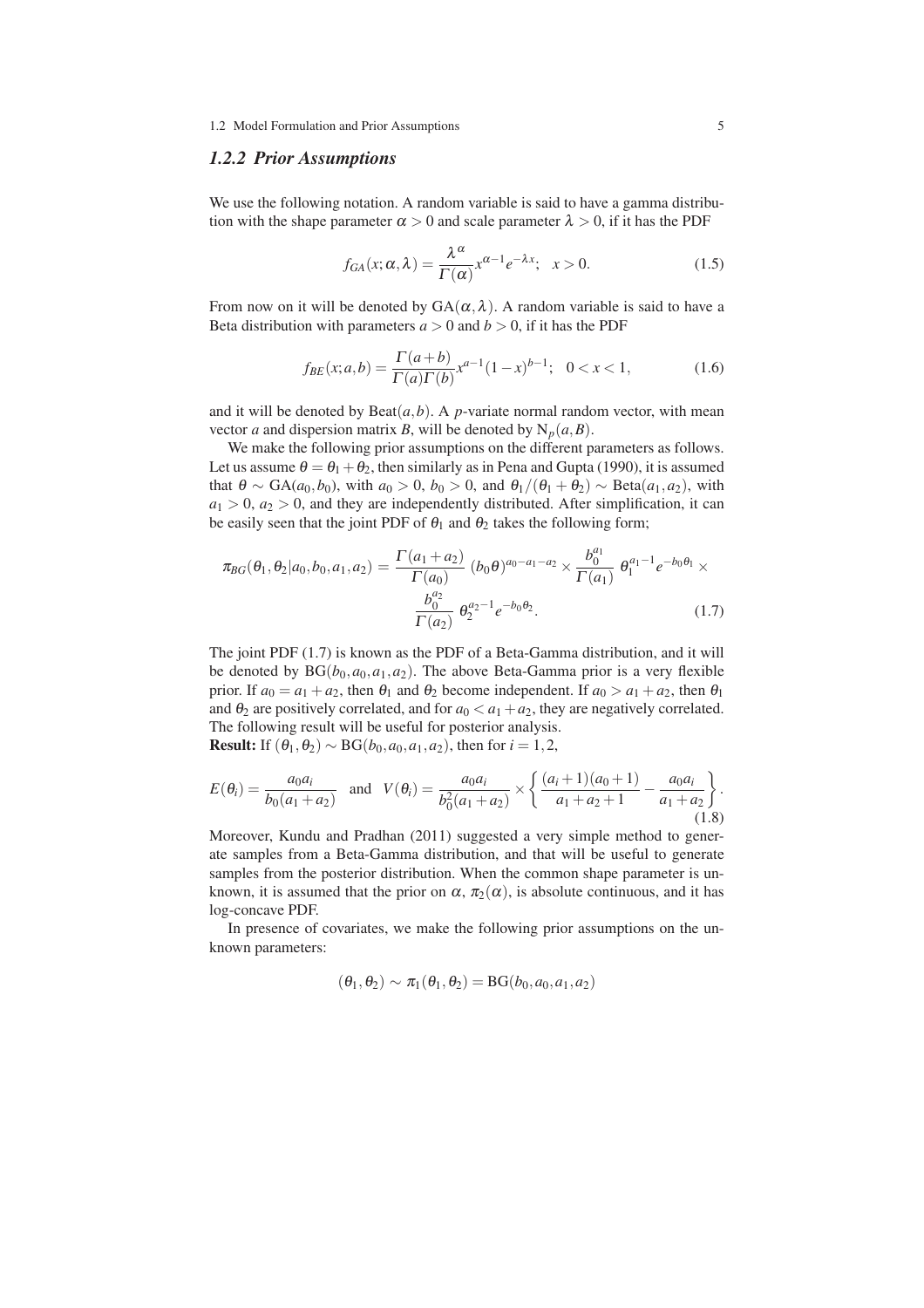6 1 On Bayesian Inference of *P*(*Y* < *X*) for Weibull Distribution

$$
\alpha \sim \pi_2(\alpha)
$$
  
\n
$$
\beta_1 \sim \pi_3(\beta_1) = N_p(0, \Sigma_1)
$$
  
\n
$$
\beta_2 \sim \pi_4(\beta_2) = N_q(0, \Sigma_2),
$$

and they are all independently distributed. It is further assumed that  $\pi_2(\alpha)$  is absolute continuous and has a log-concave probability density function. If the two shape parameters,  $\alpha_1$  and  $\alpha_2$ , are different, then for  $(\theta_1, \theta_2), \beta_1, \beta_2$ , we assume the same prior as before, and for  $\alpha_1$  and  $\alpha_2$ , it is assumed that

$$
\alpha_1 \sim \pi_{21}(\alpha_1) \quad \text{and} \quad \alpha_2 \sim \pi_{22}(\alpha_2), \tag{1.9}
$$

and they are independently distributed. Here  $\pi_{21}(\alpha_1)$  and  $\pi_{22}(\alpha_2)$  are both absolute continuous and having log-concave PDFs.

## 1.3 Posterior Analysis: No Covariates

In this section, we provide the Bayesian inference of the unknown stress strength parameter based on the prior assumptions provided in Section 1.2, and when covariates are absent. We consider the case in presence of covariates in the next section. In developing the Bayes estimate, it is assumed that the error is squared error, although any other loss function can be easily incorporated. In this section we consider two cases separately, namely when (i) common shape parameter is known, and (ii) common shape parameter is unknown.

## *1.3.1 Two Shape Parameter are Same: Known*

Based on the observations, and the prior assumptions as provided in Section 2, we obtain the likelihood function as

$$
l(data|\alpha, \lambda_1, \lambda_2) = \alpha^{m+n} \lambda_1^m \lambda_2^n \prod_{i=1}^m x_i^{\alpha-1} \prod_{j=1}^n y_j^{\alpha-1} e^{-\lambda_1 \sum_{i=1}^m x_i^{\alpha} - \lambda_2 \sum_{j=1}^n y_j^{\alpha}}.
$$
 (1.10)

Therefore, for known  $\alpha$ , the posterior distribution of  $\lambda_1$  and  $\lambda_2$  becomes

$$
\pi(\lambda_1, \lambda_2 | \alpha, data) \propto \lambda_1^{m+a_1-1} \lambda_2^{n+a_2-1} (\lambda_1 + \lambda_2)^{a_0-a_1-a_2} e^{-\lambda_1 T_1(\alpha) - \lambda_2 T_2(\alpha)}, \quad (1.11)
$$

where

$$
T_1(\alpha) = b_0 + \sum_{i=1}^m x_i^{\alpha}
$$
 and  $T_2(\alpha) = b_0 + \sum_{j=1}^n y_j^{\alpha}$ .

Now observe that for a given  $\alpha$ , if  $a_0 > 0$ ,  $a_1 > 0$ ,  $a_2 > 0$  and  $b_0 > 0$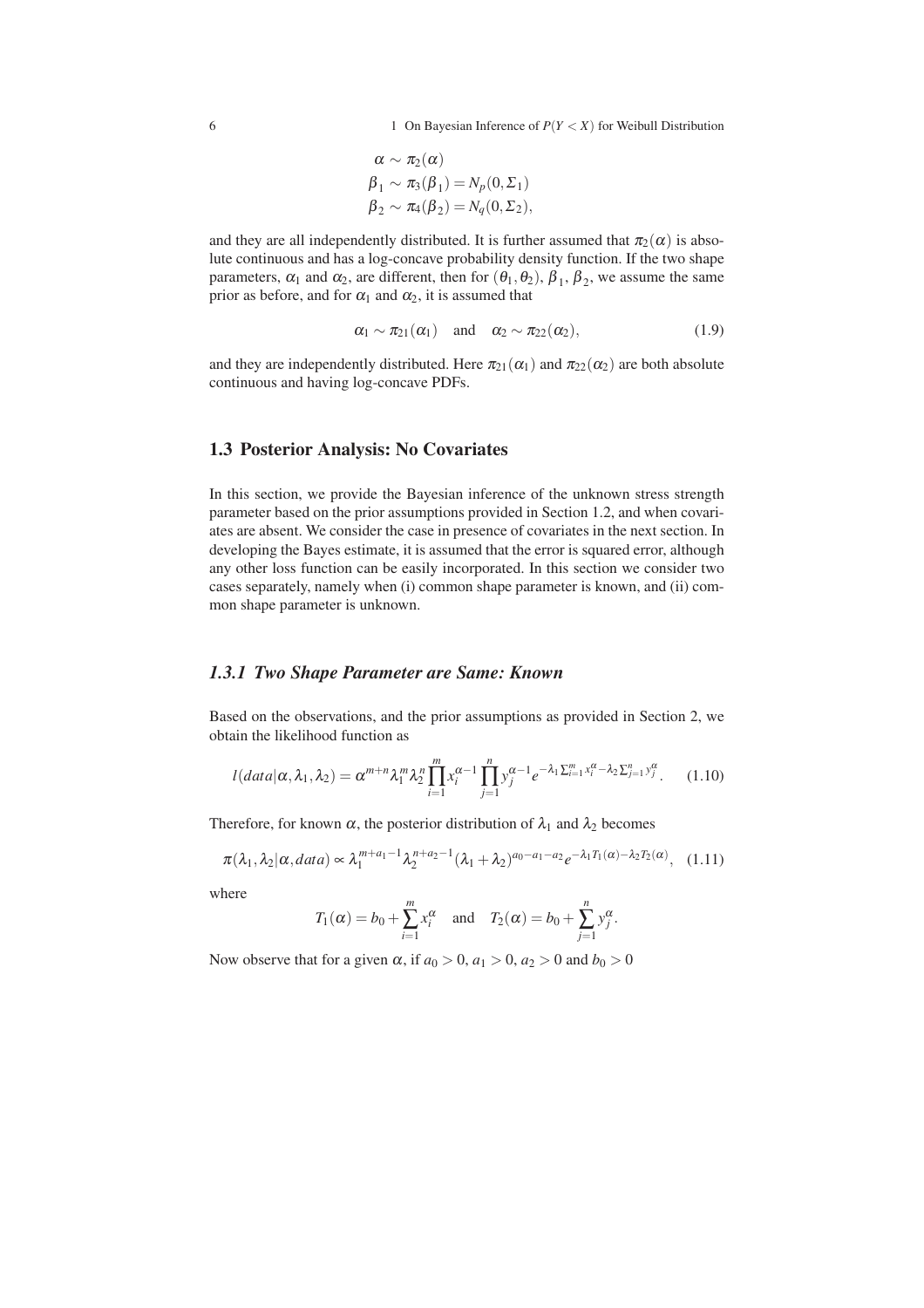1.3 Posterior Analysis: No Covariates 7

$$
\begin{aligned}&\int_0^\infty\int_0^\infty \lambda_1^{m+a_1-1}\lambda_2^{n+a_2-1}(\lambda_1+\lambda_2)^{a_0-a_1-a_2}e^{-\lambda_1T_1(\alpha)-\lambda_2T_2(\alpha)}d\lambda_1d\lambda_2\leq\\ &\int_0^\infty\int_0^\infty \lambda_1^{m+a_1-1}\lambda_2^{n+a_2-1}(\lambda_1+\lambda_2)^{a_0-a_1-a_2}e^{-(\lambda_1+\lambda_2)\min\{T_1(\alpha),T_2(\alpha)\}}d\lambda_1d\lambda_2<\infty.\end{aligned}
$$

Hence, if the prior is proper, the corresponding posterior is also proper. Note that in this case even if  $a_0 = a_1 = a_2 = b_0 = 0$ , then also the posterior PDF becomes the product of two independent gamma PDFs, hence it is proper. The following result will be useful for further development.

**Theorem 1:** The posterior distribution of  $R = \frac{\lambda_1}{\lambda_2}$  $\frac{n_1}{\lambda_1 + \lambda_2}$  given  $\alpha$  is given by

$$
\pi(R|data,\alpha) \propto \frac{R^{m+a_1-1}(1-R)^{n+a_2-1}}{(RT_1(\alpha)+(1-R)T_2(\alpha))^{m+n+a_1+a_2}}; \quad 0 < R < 1.
$$

PROOF: Let us make the following transformation:

$$
R=\frac{\lambda_1}{\lambda_1+\lambda_2} \quad \text{and} \quad \lambda=\lambda_1+\lambda_2.
$$

Therefore, the joint posterior distribution of  $R$  and  $\lambda$  becomes

$$
\pi(R, \lambda | data, \alpha) \propto R^{m+a_1-1} (1 - R)^{n+a_2-1} \lambda^{m+n+a_1+a_2-1} e^{-\lambda (RT_1(\alpha) + (1 - R)T_2(\alpha))}.
$$
\n(1.12)

Now integrating out  $\lambda$  from 0 to  $\infty$ , the result follows.  $\Box$ 

Therefore, the Bayes estimate of *R* with respect to the squared error loss function becomes

$$
\widehat{R}_{Bayes} = E(R|data,\alpha) = K \int_0^1 \frac{R^{m+a_1}(1-R)^{n+a_2-1}}{(RT_1(\alpha) + (1-R)T_2(\alpha))^{m+n+a_1+a_2}} \, dR. \tag{1.13}
$$

Here *K* is the normalizing constant, *i*.*e*.

$$
K^{-1} = \int_0^1 \frac{R^{m+a_1-1} (1-R)^{n+a_2-1}}{(RT_1(\alpha) + (1-R)T_2(\alpha))^{m+n+a_1+a_2}} \, dR.
$$

Clearly,  $\hat{R}_{Bayes}$  cannot be obtained in explicit forms. It is possible to use Lindley's approximation or Laplace's approximation to compute an approximate Bayes estimate of *R*. But it may not be possible to construct the highest posterior density (HPD) credible interval of *R* in that way. Observe that

$$
\pi(R|data,\alpha) \le K \frac{R^{m+a_1-1} (1-R)^{n+a_2-1}}{\left(\min\{T_1(\alpha), T_2(\alpha)\}\right)^{m+n+a_1+a_2}},\tag{1.14}
$$

therefore, acceptance-rejection method can be easily used to generate samples directly from the posterior distribution of *R*, and the generated samples can be used to compute Bayes estimate and also to construct HPD credible interval of *R*.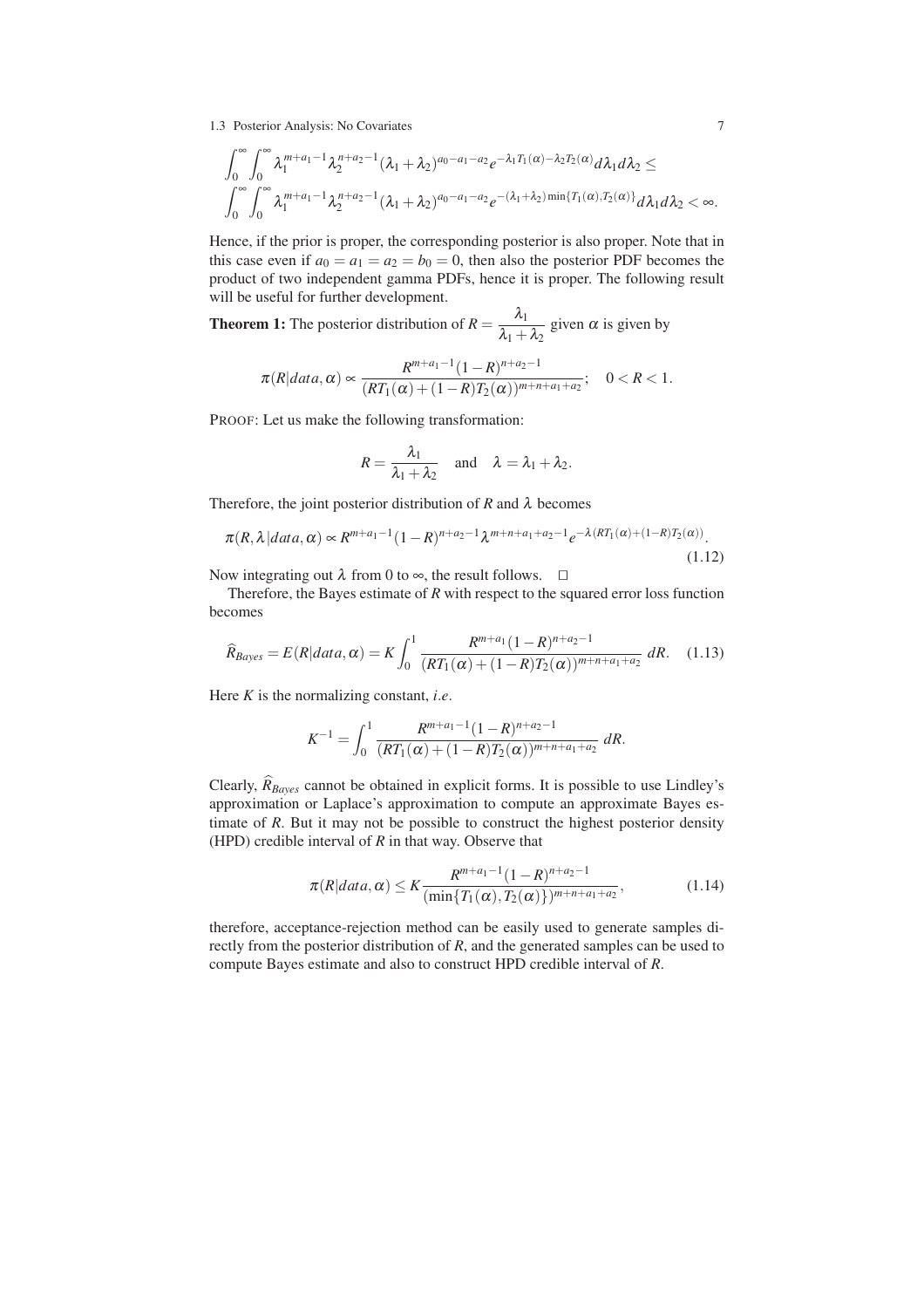## *1.3.2 Common Shape Parameter Unknown*

In this case, the joint posterior density function of  $\alpha$ ,  $\lambda_1$  and  $\lambda_2$  can be written as

$$
\pi(\lambda_1, \lambda_2, \alpha | data) \propto \lambda_1^{m+a_1-1} \lambda_2^{n+a_2-1} (\lambda_1 + \lambda_2)^{a_0-a_1-a_2} e^{-\lambda_1 T_1(\alpha) - \lambda_2 T_2(\alpha)} \alpha^{m+n}
$$
  

$$
S^{\alpha-1} \pi_2(\alpha),
$$
 (1.15)

where  $S =$ *m* ∏ *i*=1 *xi n* ∏ *j*=1 *yj* . Therefore, we have the similar result as Theorem 1, and whose proof also can be obtained along the same line. Hence it is avoided.

**Theorem 2:** The joint posterior distribution of  $R = \frac{\lambda_1}{\lambda_2}$  $\frac{\lambda_1}{\lambda_1 + \lambda_2}$  and  $\alpha$  for  $0 < R < 1$ and  $0 < \alpha < \infty$ , is given by

$$
\pi(R,\alpha|data) \propto \frac{R^{m+a_1-1}(1-R)^{n+a_2-1}}{(RT_1(\alpha)+(1-R)T_2(\alpha))^{m+n+a_1+a_2}} \times \alpha^{m+n}S^{\alpha-1}\pi_2(\alpha).
$$

Therefore, in this case, the Bayes estimate of *R* with respect to the squared error loss function becomes

$$
\widehat{R}_{Bayes} = K_1 \int_0^1 \int_0^\infty \frac{R^{m+a_1} (1 - R)^{n+a_2 - 1}}{(RT_1(\alpha) + (1 - R)T_2(\alpha))^{m+n+a_1+a_2}} \times \alpha^{m+n} S^{\alpha - 1} \pi_2(\alpha) \, d\alpha \, dR,\tag{1.16}
$$

here  $K_1$  is the proportionality constant, and it can be obtained as

$$
K_1^{-1} = \int_0^1 \int_0^{\infty} \frac{R^{m+a_1-1} (1-R)^{n+a_2-1}}{(RT_1(\alpha) + (1-R)T_2(\alpha))^{m+n+a_1+a_2}} \times \alpha^{m+n} S^{\alpha-1} \pi_2(\alpha) \, d\alpha \, dR.
$$

Clearly, the Bayes estimate of *R* with respect to the squared error loss function cannot be obtained in closed form. Again, in this case also the Laplace's or Lindley's approximation may be used to approximate the Bayes estimate of *R*, but the associated credible interval cannot be obtained. We propose to use the importance sampling procedure to compute Bayes estimate and also the associated credible interval as follows. Let us re-write the joint posterior density of  $R$  and  $\alpha$  as follows:

$$
\pi(R, \alpha|data) = K_1 \times \text{Beta}(R; m + a_1, n + a_2) \times g_1(\alpha|data) \times h(\alpha, R)
$$

Here  $g_1(\alpha|data)$  is a proper density function, such that

$$
g_1(\alpha|data) \propto \alpha^{m+n} S^{\alpha-1} \pi_2(\alpha) \tag{1.17}
$$

and

$$
h(\alpha, R) = \frac{1}{(RT_1(\alpha) + (1 - R)T_2(\alpha))^{m+n+a_1+a_2}}.
$$

Note that  $g_1(\alpha|data)$  is log-concave, hence using the method of Devroye (1984), it is very easy to generate sample from  $g_1(\alpha|data)$ . The following algorithm can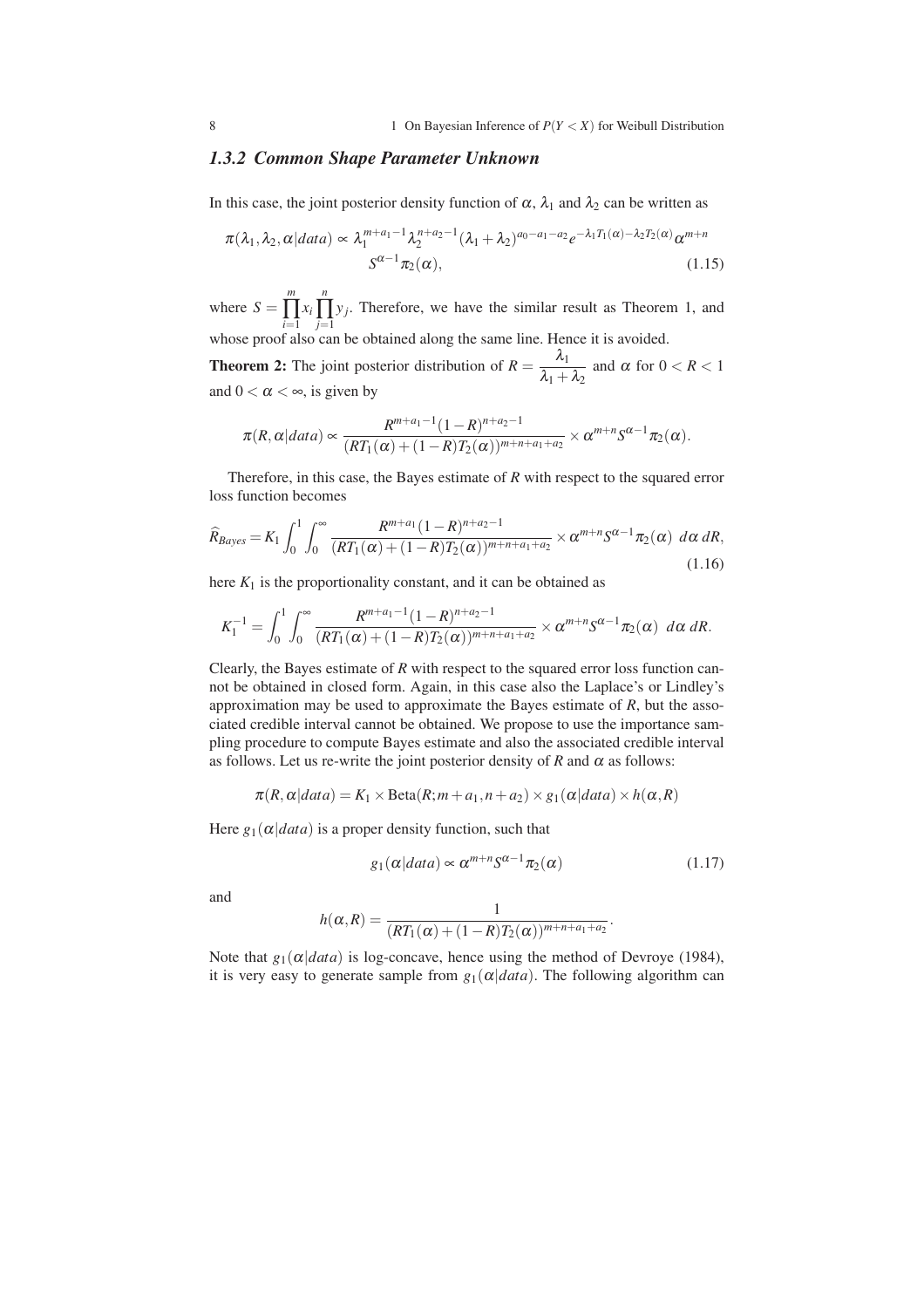1.4 Inference on R: Presence of Covariates 9

be used to compute Bayes estimate of *R*, and also to construct associated credible interval.

## Algorithm 1:

- Step 1: Generate  $\alpha_1 \sim g_1(\alpha|data)$  and  $R_1 \sim \text{Beta}(m + a_1, n + a_2)$ .
- Step 2: Repeat Step 1, and obtain  $(\alpha_1, R_1), \ldots, (\alpha_N, R_N)$ .
- Step 3: A simulation consistent Bayes estimate of *R* can be obtained as

$$
\widehat{R}_{Bayes} = \frac{\sum_{i=1}^{N} R_i h(\alpha_i, R_i)}{\sum_{j=1}^{N} h(\alpha_j, R_j)}.
$$

• Step 4: Now to construct a  $100(1-\gamma)\%$  HPD credible intervals, we propose the following method, see also Chen and Shao (1999) in this respect. let us denote

$$
w_i = \frac{h(\alpha_i, R_i)}{\sum_{j=1}^N h(\alpha_j, R_j)};
$$
 for  $i = 1, ..., N$ .

Rearrange,  $\{(\alpha_1, R_1), \ldots, (\alpha_N, R_N)\}\$ , as follows  $\{(R_{(1)}, w_{[1]})$ ,...,  $(R_{(N)}, w_{[N]})\}\$ , where  $R_{(1)} < R_{(2)} < \ldots < R_{(N)}$ . In this case,  $w_{[i]}$ 's are not ordered, they are just associated with  $R(i)$ . Let  $N_p$  be the integer satisfying

$$
\sum_{i=1}^{N_p} w_{[i]} \leq p < \sum_{i=1}^{N_p+1} w_{[i]},
$$

for  $0 < p < 1$ . A  $100(1 - \gamma)\%$  credible interval of *R* can be obtained as  $(R_{(N_\delta)}, R_{(N_{\delta+1-\gamma})},$ for  $\delta = w_{[1]}, w_{[1]} + w_{[2]}, \ldots,$ *N*1−<sup>γ</sup> ∑ *i*=1  $w_{[i]}$ . Therefore, a 100(1 –  $\gamma$ )% HPD credible interval of *R* becomes  $(R_{(N_{\delta^*})}, R_{(N_{\delta^*+1-\gamma})})$ , where

$$
R_{(N_{\delta^*+1-\gamma})}-R_{(N_{\delta^*})}\leq R_{(N_{\delta+1-\gamma})}-R_{(N_{\delta})}\quad\text{for all }\delta.
$$

## 1.4 Inference on R: Presence of Covariates

#### *1.4.1 Two Shape Parameters are Same*

In this section we consider the Bayesian inference of *R* in presence of covariates  $(u, v)$ , based on the observations and prior assumptions provided in Section 1.2. In this section we will make it explicit that  $R = R(u, v) = P(Y < X | u, v)$ . Let us use the following notations:

$$
T_1(\alpha, \beta_1, U) = \sum_{i=1}^m x_i^{\alpha} e^{\beta_1^T u_i}
$$
 and  $T_2(\alpha, \beta_2, V) = \sum_{j=1}^n y_j^{\alpha} e^{\beta_2^T v_j}$ .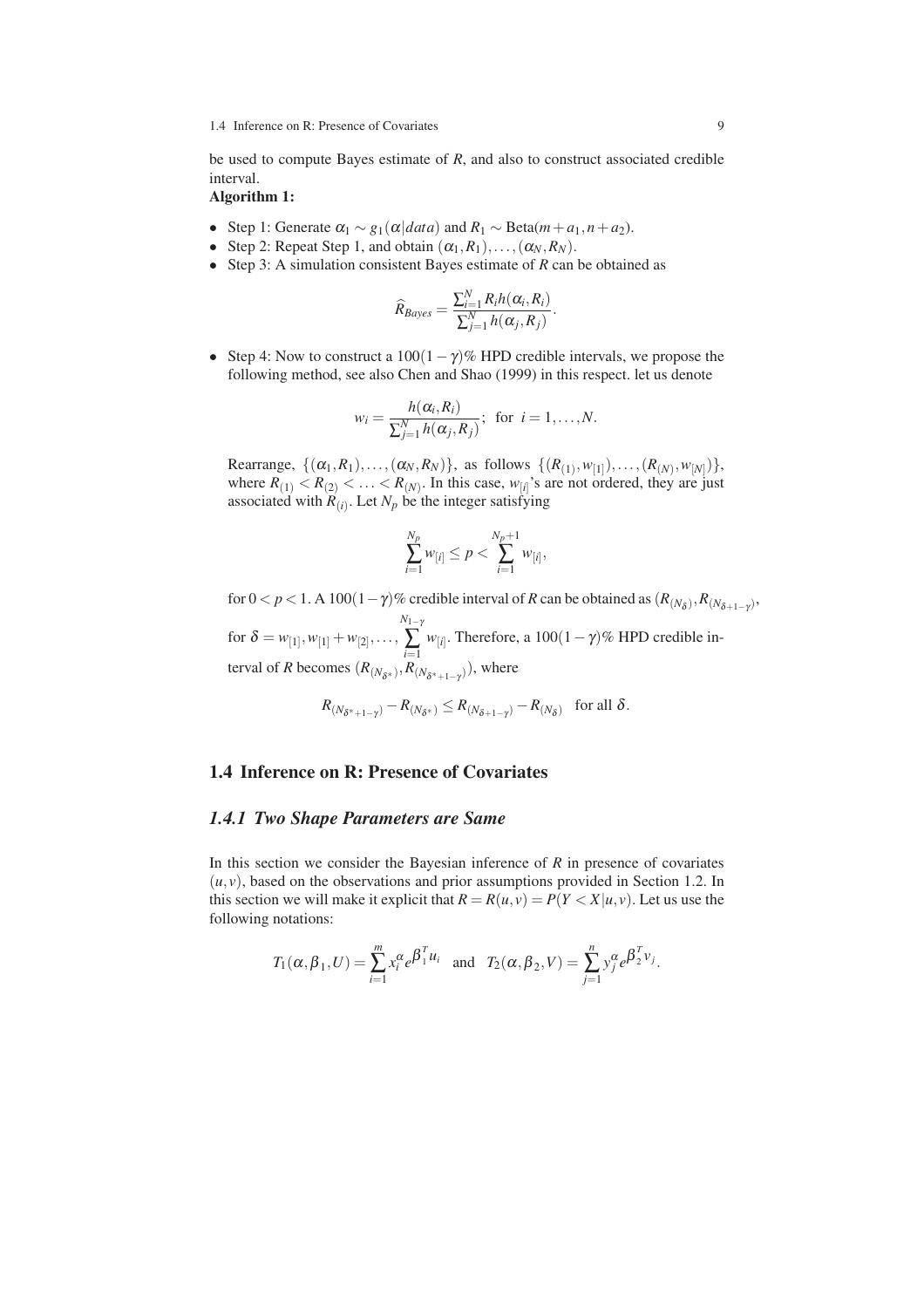Here *U* and *V* are covariate vectors of orders  $m \times p$  and  $n \times q$ , respectively, as follows

$$
U = \begin{bmatrix} u_{11} & \cdots & u_{1p} \\ \vdots & \ddots & \vdots \\ u_{m1} & \cdots & u_{mp} \end{bmatrix} = \begin{bmatrix} u_1 \\ \vdots \\ u_m \end{bmatrix} \text{ and } V = \begin{bmatrix} v_{11} & \cdots & v_{1q} \\ \vdots & \ddots & \vdots \\ v_{n1} & \cdots & v_{nq} \end{bmatrix} = \begin{bmatrix} v_1 \\ \vdots \\ v_n \end{bmatrix}.
$$

Therefore, based on the model assumptions, and the posterior distribution, the posterior distribution function of  $\theta_1$ ,  $\theta_2$ ,  $\alpha$ ,  $\beta_1$  and  $\beta_2$  can be written as

$$
\pi(\theta_1, \theta_2, \alpha, \beta_1, \beta_2 | data) \propto
$$
\n
$$
\theta_1^{m+a_1-1} \exp\{-\theta_1(b_0 + T_1(\alpha, \beta_1))\} \times \theta_2^{n+a_2-1} \exp\{-\theta_1(b_0 + T_2(\alpha, \beta_2))\}
$$
\n
$$
\times (\theta_1 + \theta_2)^{a_0 - a_1 - a_2} \times \pi(\alpha) \alpha^{m+n} S^{\alpha} \times \exp\left\{\sum_{i=1}^m \beta_1^T u_i\right\} \prod_{k=1}^p \frac{1}{\sqrt{2\pi} \sigma_{1k}} \exp\left(-\frac{\beta_{1k}^2}{2\sigma_{1k}^2}\right)
$$
\n
$$
\times \exp\left\{\sum_{j=1}^n \beta_2^T v_j\right\} \prod_{k=1}^q \frac{1}{\sqrt{2\pi} \sigma_{2k}} \exp\left(-\frac{\beta_{2k}^2}{2\sigma_{2k}^2}\right).
$$
\n(1.18)

Therefore, for a given  $u$  and  $v$ , with respect to squared error loss function, the Bayes estimate of *R* becomes

$$
\widehat{R}_B(u,v) = \int_0^\infty \int_0^\infty \int_0^\infty \int_{\mathbb{R}^p} \int_{\mathbb{R}^q} \frac{\theta_2 e^{\beta_2' v}}{\theta_1 e^{\beta_1' u} + \theta_2 e^{\beta_2' v}} \pi(\theta_1, \theta_2, \alpha, \beta_1, \beta_2 | data)
$$
\n
$$
d\beta_1 d\beta_2 d\theta_1 d\theta_2 d\alpha. \tag{1.19}
$$

 $\overline{r}$ 

Clearly, the Bayes estimate of *R* cannot be obtained in closed form. For a given  $(u, v)$ , we use the following importance sampling technique to compute the Bayes estimate of *R* , and the associated HPD credible interval of *R*. Note that (1.18) can be written as

$$
\pi(\theta_1, \theta_2, \alpha, \beta_1, \beta_2 | data) = K h(\theta_1, \theta_2) \pi_1(\theta_1 | \alpha, \beta_1, data) \pi_2(\theta_2 | \alpha, \beta_2, data) \times \n\pi_3(\alpha | \beta_1, \beta_2, data) \pi_4(\beta_1 | data) \pi_5(\beta_2 | data). \quad (1.20)
$$

Here, *K* is the normalizing constant,  $\pi_1(\cdot | \alpha, \beta_1, data), \pi_2(\cdot | \alpha, \beta_2, data),$  $\pi_3(\cdot|\beta_1,\beta_2, data)$ ,  $\pi_4(\cdot|data)$  and  $\pi_5(\cdot|data)$  are proper density functions, and they are as follows:

$$
\pi_1(\theta_1|\alpha, \beta_1, data) \sim \text{Gamma}(\theta_1|m + a_1, (b_0 + T_1(\alpha, \beta_1))) \tag{1.21}
$$

$$
\pi_2(\theta_2|\alpha, \beta_2, data) \sim \text{Gamma}(\theta_2|n + a_2, (b_0 + T_2(\alpha, \beta_2)))
$$
\n(1.22)\n
$$
\pi(\alpha)\alpha^{m+n}S^{\alpha}
$$
\n(1.23)

$$
\pi_3(\alpha|\beta_1,\beta_2, data) \propto \frac{\lambda(\alpha)\alpha}{(b_0 + T_1(\alpha,\beta_1))^{m+a_1} \times (b_0 + T_2(\alpha,\beta_2))^{n+a_2}} \tag{1.23}
$$

$$
\pi_4(\beta_1|data) = \prod_{k=1}^p N(c_k \sigma_{1k}, \sigma_{1k}^2)
$$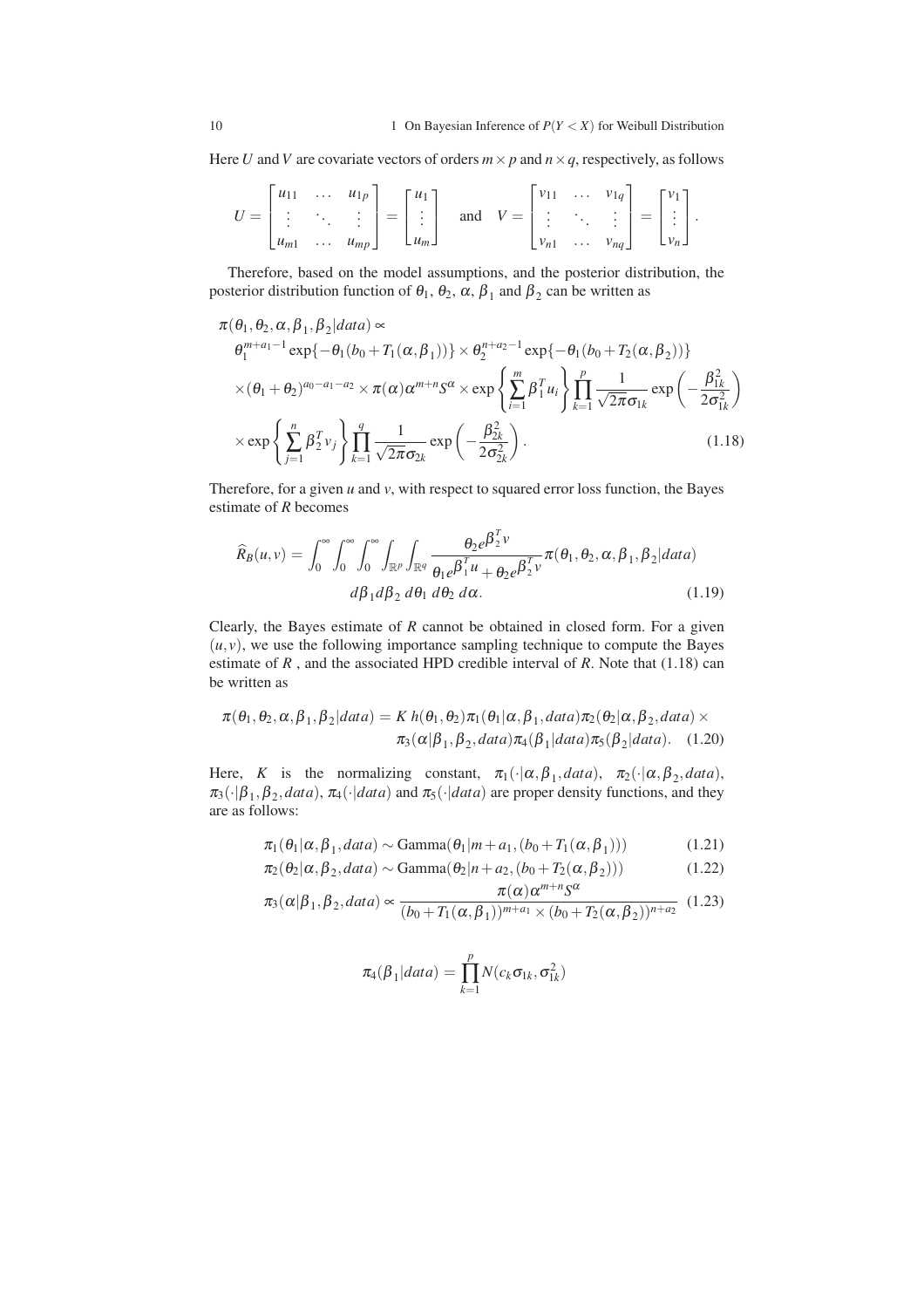1.4 Inference on R: Presence of Covariates 11

$$
\pi_5(\beta_2|data) = \prod_{k=1}^q N(d_k \sigma_{2k}, \sigma_{2k}^2),
$$

where  $c_k =$ *m* ∑ *i*=1  $u_{ik}$  for  $k = 1, \ldots, p$ , and  $d_k =$ *n* ∑ *j*=1  $v_{jk}$ , for  $k = 1, \ldots, q$ , and

$$
h(\theta_1,\theta_2)=(\theta_1+\theta_2)^{a_0-a_1-a_2}.
$$

The following result will be useful for further development. **Theorem 3:**  $\pi_3(\alpha|\beta_1, \beta_2, data)$  is log-concave. PROOF: See in the Appendix.

Note that it is quite standard to generate random samples from  $\pi_1(\theta_1|\alpha,\beta_1, data)$ ,  $\pi_2(\theta_2|\alpha, \beta_2, data)$ ,  $\pi_4(\beta_1|data)$ ,  $\pi_5(\beta_2|data)$ , and using the method of Devroye (1984) or Kundu (2008) random samples from  $\pi_3(\alpha|\beta_1, \beta_2, data)$  also can be obtained quite conveniently.

The following Algorithm 2 can be used to compute a simulation consistent estimate of (1.19) and the associated HPD credible interval.

## Algorithm 2:

- Step 1: Generate  $\beta_1$  and  $\beta_2$  from  $\pi_4(\beta_1|data)$  and  $\pi_5(\beta_2|data)$ , respectively.
- Step 2: For a given  $\beta_1$  and  $\beta_2$ , generate  $\alpha$  from  $\pi_3(\alpha|\beta_1, \beta_2, data)$ , using the method suggested by Devroye (1984) or Kundu (2008).
- Step 3: Now for a given  $\alpha$ ,  $\beta_1$  and  $\beta_2$ , generate  $\theta_1$  and  $\theta_2$ , from  $\pi_1(\theta_1|\alpha, \beta_1, data)$ and  $\pi_2(\theta_2|\alpha, \beta_2, data)$ , respectively.
- Step 4: Repeat Step 1 to Step 4, *N* times and obtain

$$
\{(\alpha_i,\beta_{1i},\beta_{2i},\theta_{1i},\theta_{2i}), i=1,\ldots,N\},\
$$

and also compute for  $i = 1, \ldots, N$ ,

$$
R_i(u,v) = \frac{\theta_{2i}e^{\beta_{2i}^T v}}{\theta_{1i}e^{\beta_{1i}^T u} + \theta_{2i}e^{\beta_{2i}^T v}}.
$$

• Step 5: A simulation consistent Bayes estimate of  $R(u, v)$  can be obtained as

$$
\widehat{R}_B(u,v) = \frac{\sum_{i=1}^N R_i(u,v)h(\theta_{1i}, \theta_{2i})}{\sum_{j=1}^N h(\theta_{1j}, \theta_{2j})}.
$$

• Step 6: Now to construct a  $100(1-\gamma)\%$  HPD credible interval of  $R(u, v)$ , first let us denote

$$
R_i = R_i(u, v)
$$
 and  $w_i = \frac{h(\theta_{1i}, \theta_{2i})}{\sum_{j=1}^N h(\theta_{1j}, \theta_{2j})}$ ; for  $i = 1, ..., N$ .

Rearrange,  $\{(R_1, w_1), \ldots, (R_N, w_N)\}$  as  $\{(R_{(1)}, w_{[1]})$ ,..., $(R_{(N)}, w_{[N]})\}$ , where  $R_{(1)} < \ldots, R_{(N)}$ , and  $w_{[i]}$ 's are not ordered as before, and they are just associated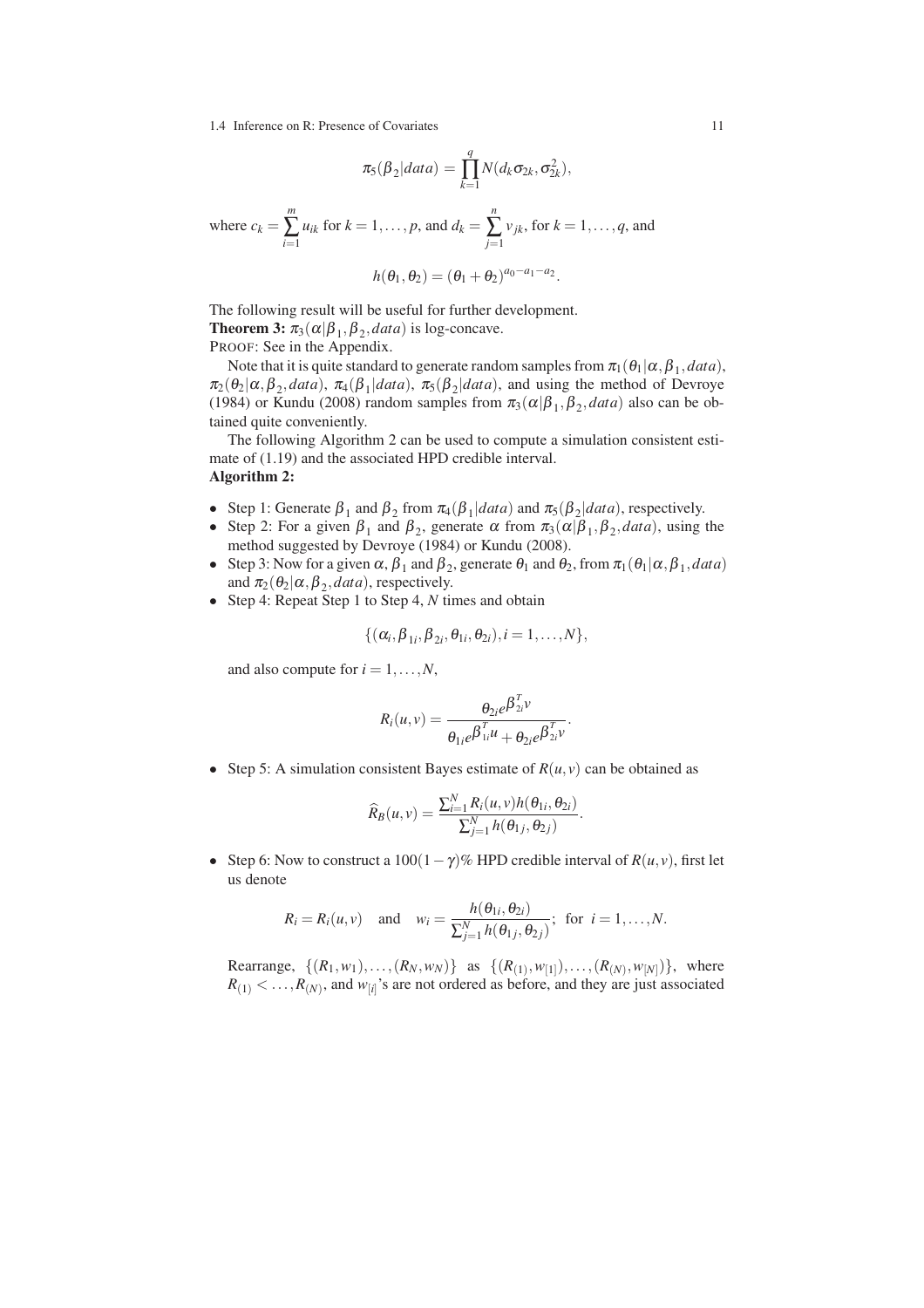with  $R_{(i)}$ . Let  $N_p$  be the integer satisfying

$$
\sum_{i=1}^{N_p} w_{[i]} \le p < \sum_{i=1}^{N_p+1} w_{[i]},
$$

for  $0 < p < 1$ . A  $100(1 - \gamma)\%$  credible interval of *R* can be obtained as  $(R_{(N_\delta)}, R_{(N_{\delta+1-\gamma})},$ for  $\delta = w_{[1]}, w_{[1]} + w_{[2]}, \ldots,$ *N*1−<sup>γ</sup> ∑ *i*=1  $w_{[i]}$ . Therefore, a 100(1 –  $\gamma$ )% HPD credible interval of  $R(u, v)$  becomes  $(R_{(N_{\delta^*})}, R_{(N_{\delta^*+1-\gamma})})$ , where

$$
R_{(N_{\delta^*+1-\gamma})}-R_{(N_{\delta^*})}\leq R_{(N_{\delta+1-\gamma})}-R_{(N_{\delta})}\quad\text{for all }\delta.
$$

## *1.4.2 Two Shape Parameters are Different*

In this section we consider the case when the two shape parameters are not same. In this case it is assumed that *X* ∼ WE( $\alpha_1, \lambda_1$ ), *Y* ∼ WE( $\alpha_2, \lambda_2$ ),  $\lambda_1$  and  $\lambda_2$  follow similar relations as in Section 1.2. We make the following prior assumptions on the unknown parameters.

$$
(\theta_1, \theta_2) \sim \pi_1(\theta_1, \theta_2) = DG(b_0, a_0, a_1, a_2)
$$
  
\n
$$
\alpha_1 \sim \pi_{21}(\alpha_1), \quad \alpha_2 \sim \pi_{22}(\alpha_2)
$$
  
\n
$$
\beta_1 \sim \pi_3(\beta_1) = N_p(0, \Sigma_1)
$$
  
\n
$$
\beta_2 \sim \pi_4(\beta_2) = N_q(0, \Sigma_2).
$$

Here  $\pi_{21}$  and  $\pi_{22}$  have absolute continuous PDFs, and both the PDFs are logconcave, and all are independently distributed.

Therefore, based on the above prior assumptions, and using the same notations as in Section 1.4.1, the posterior distribution function of  $\theta_1$ ,  $\theta_2$ ,  $\alpha_1$ ,  $\alpha_2$ ,  $\beta_1$  and  $\beta_2$ can be written as

$$
\pi(\beta_1, \beta_2, \theta_1, \theta_2, \alpha_1, \alpha_2 | data) \propto
$$
\n
$$
\theta_1^{m+a_1-1} \exp\{-\theta_1(b_0 + T_1(\alpha_1, \beta_1))\} \times \theta_2^{n+a_2-1} \exp\{-\theta_2(b_0 + T_2(\alpha_2, \beta_2))\}
$$
\n
$$
\times (\theta_1 + \theta_2)^{a_0 - a_1 - a_2} \times \pi_{21}(\alpha_1) \alpha_1^m S_1^{\alpha_1} \times \pi_{22}(\alpha_2) \alpha_2^n S_2^{\alpha_2}
$$
\n
$$
\times \exp\left\{\sum_{i=1}^m \beta_1^T u_i\right\} \prod_{i=1}^p \frac{1}{\sqrt{2\pi}\sigma_{1i}} \exp\left(-\frac{\beta_{1i}^2}{2\sigma_{1i}^2}\right)
$$
\n
$$
\times \exp\left\{\sum_{j=1}^n \beta_2^T v_j\right\} \prod_{j=1}^q \frac{1}{\sqrt{2\pi}\sigma_{2j}} \exp\left(-\frac{\beta_{2j}^2}{2\sigma_{2j}^2}\right).
$$
\n(1.24)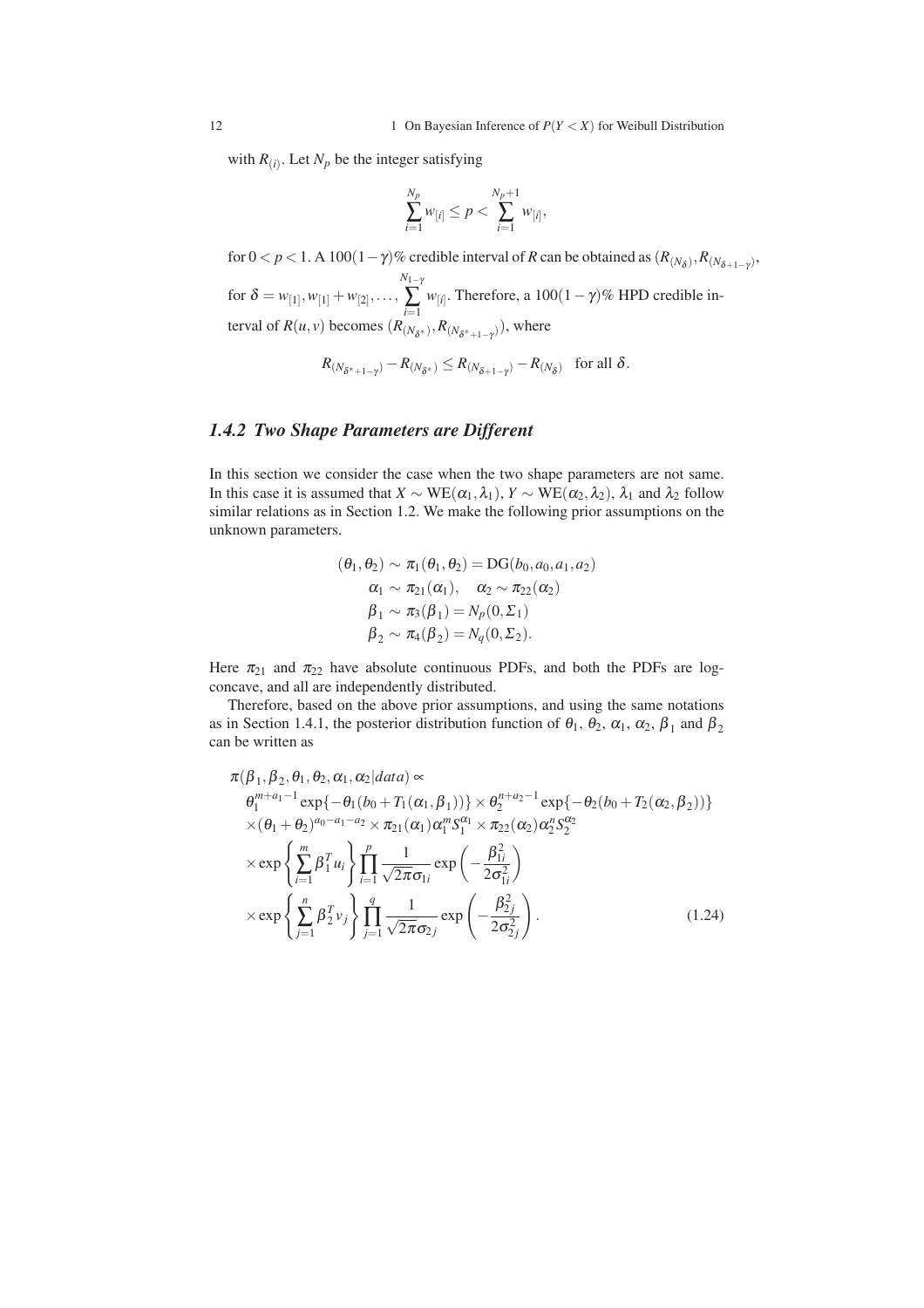1.4 Inference on R: Presence of Covariates 13

Here  $S_1 =$ *m* ∏ *i*=1  $x_i$  and  $S_2 =$ *n* ∏ *j*=1  $y_j$ . Therefore, for a given *u* and *v*, with respect to squared error loss function, the Bayes estimate of *R* becomes

$$
\widehat{R}_B(u,v) = \int_0^\infty \int_0^\infty \int_0^\infty \int_{\mathbb{R}^p} \int_{\mathbb{R}^q} \int_0^\infty g(\Gamma,y|u,v) \times \pi(\Gamma|data) \, dyd\Gamma, \tag{1.25}
$$

where  $\Gamma = (\beta_1, \beta_2, \theta_1, \theta_2, \alpha_1, \alpha_2), d\Gamma = (d\beta_1, d\beta_2, d\theta_1, d\theta_2, d\alpha_1, d\alpha_2)$  and

$$
g(\Gamma, y | u, v) = \alpha_2 \theta_2 e^{\beta_2^T v} y^{\alpha_2 - 1} e^{-(\theta_1 e^{\beta_1^T u} y^{\alpha_1} + \theta_2 e^{\beta_2^T v} y^{\alpha_2})}.
$$

Clearly, (1.25) cannot be obtained in explicit form. We proceed as follows. Let us re-write  $\overline{a}$ 

$$
\widehat{R}_B(u,v) = E(g(Y,\Theta_1,\alpha_1,\Theta_2,\alpha_2,\beta_1,\beta_2;u,v)|data),\tag{1.26}
$$

here

$$
g(y, \theta_1, \alpha_1, \theta_2, \alpha_2, \beta_1, \beta_2; u, v) = e^{-\theta_1 e^{\beta_1^T} u_y \alpha_1 - \theta_2 e^{\beta_2^T} v_y \alpha_2} + \beta_2^T v + \theta_2 v^{\alpha_2},
$$

and the joint PDF of  $\Delta$  given the *data*, where  $\Delta = (Y, \Theta_1, \alpha_1, \Theta_2, \alpha_2, \beta_1, \beta_2)$  can be written as

$$
\pi(\Delta|data) = K \times \pi_0(y|\alpha_2, \theta_2, data) \times \pi_1(\theta_1|\alpha_1, \beta_1, data) \times \pi_2(\theta_2|\alpha_2, \beta_2, data) \times \pi_3(\alpha_1|\beta_1, data) \times \pi_4(\alpha_2|\beta_2, data) \times \pi_5(\beta_1|data) \times \pi_6(\beta_2|data) \times \pi_6(\theta_1, \theta_2),
$$

and

$$
\pi_0(y|\alpha_2, \theta_2, data) \sim \text{WE}(\alpha_2, \theta_2)
$$
  
\n
$$
\pi_1(\theta_1|\alpha_1, \beta_1, data) \sim \text{Gamma}(\theta_1|m + a_1, (b_0 + T_1(\alpha_1, \beta_1)))
$$
  
\n
$$
\pi_2(\theta_2|\alpha_2, \beta_2, data) \sim \text{Gamma}(\theta_2|n + a_2, (b_0 + T_2(\alpha_2, \beta_2)))
$$
  
\n
$$
\pi_3(\alpha_1|\beta_1, data) \propto \frac{\pi_{21}(\alpha_1)\alpha_1^m S_1^{\alpha_1}}{(b_0 + T_1(\alpha_1, \beta_1))^{m+a_1}}
$$
  
\n
$$
\pi_4(\alpha_2|\beta_2, data) \propto \frac{\pi_{22}(\alpha_2)\alpha_2^n S_2^{\alpha_2}}{(b_0 + T_2(\alpha_2, \beta_2))^{n+a_2}}
$$

$$
\pi_5(\beta_1|data) = \prod_{k=1}^p N(c_k \sigma_{1k}, \sigma_{1k}^2)
$$

$$
\pi_6(\beta_2|data) = \prod_{k=1}^q N(d_k \sigma_{2k}, \sigma_{2k}^2),
$$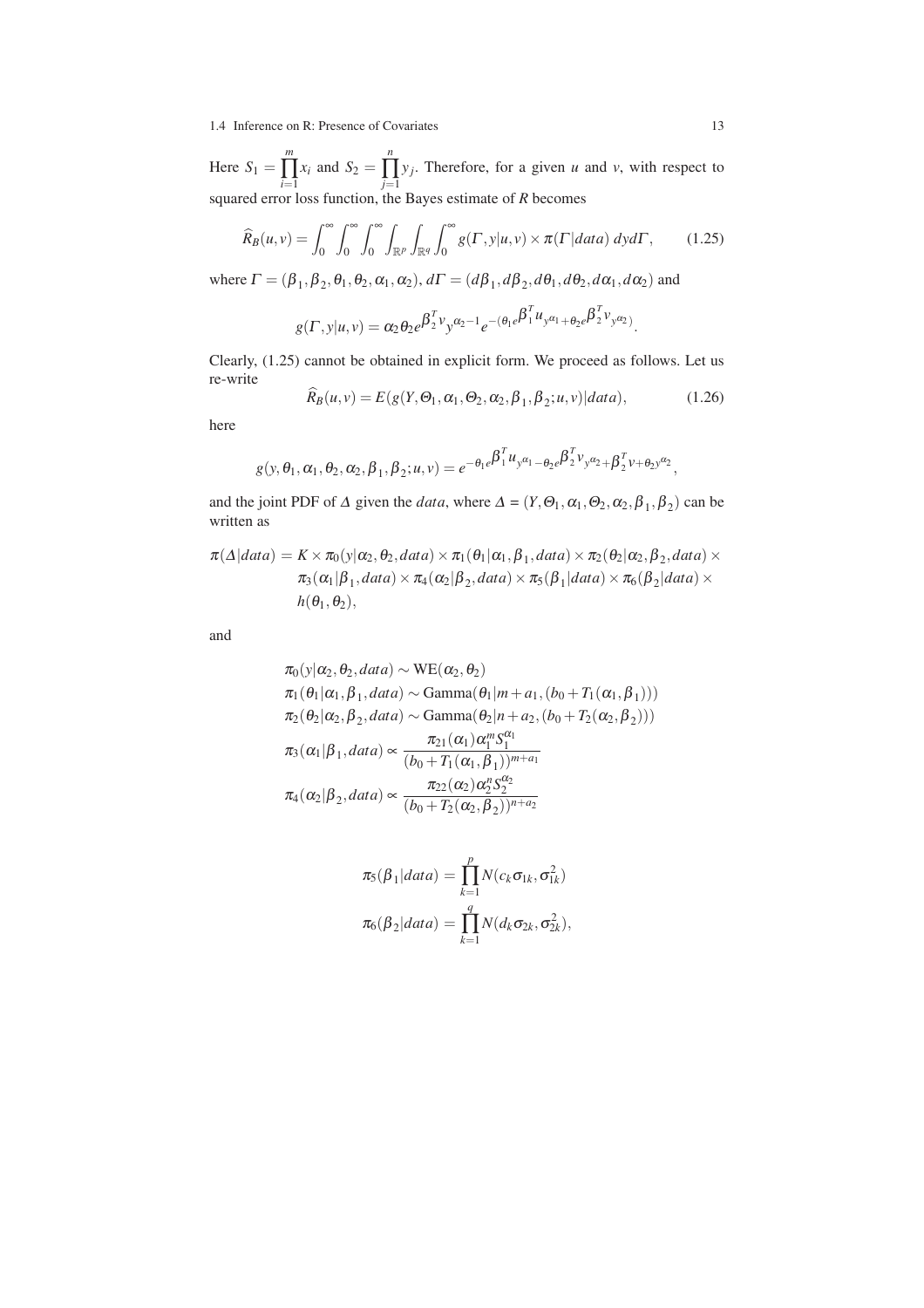14 1 On Bayesian Inference of *P*(*Y* < *X*) for Weibull Distribution

where 
$$
c_k = \sum_{i=1}^{m} u_{ik}
$$
 for  $k = 1, ..., p$ , and  $d_k = \sum_{j=1}^{n} v_{jk}$ , for  $k = 1, ..., q$ , and  

$$
h(\theta_1, \theta_2) = (\theta_1 + \theta_2)^{a_0 - a_1 - a_2}.
$$

Following Theorem 3, it can be easily shown that  $\pi_3(\alpha_1|\beta_1, data)$  and  $\pi_4(\alpha_2|\beta_2, data)$ both are log-concave. Exactly similar algorithm like Algorithm 2, with an extra generation of *Y* ∼ WE( $\alpha_2, \theta_2$ ), can be used to compute a simulation consistent estimate of  $\hat{R}_B(u, v)$  and the associated HPD credible interval. The explicit details are not provided to avoid repetition.

## 1.5 Simulation Experiments

In this section we perform some simulation experiments mainly to compare the nonparametric estimates of *R* with the MLE and the Bayes estimates of *R*. We would also like to see whether the parametric estimates are robust or not with respect to the distributional assumptions. We have taken four different cases namely (i) *X*  $\sim$ GA(2,1), *Y* ∼ GA(3,2), (ii) *X* ∼ GA(2,1), *Y* ∼ GA(4,2), (iii) *X* ∼ WE(2,1), *Y* ∼ WE(3,2), (iv) *X* ∼ WE(2,1), *Y* ∼ WE(4,2), and different sample sizes namely *m* = *n* = 20, 40, 60, 80 and 100. In each case we estimate *R* non-parametrically (NPE) and also obtain the MLE and the Bayes estimate of *R* based on the assumption that *X* and *Y* follow Weibull distributions with different shape and scale parameters. To compute the Bayes estimate of *R* we have taken the following prior distributions of the unknown parameters:

$$
\alpha_1 \sim GA(0.0001, 0.0001), \quad \lambda_1 \sim GA(0.0001, 0.0001),
$$
  
\n $\alpha_2 \sim GA(0.0001, 0.0001), \quad \lambda_2 \sim GA(0.0001, 0.0001).$ 

We replicate the process 1000 times in each case and obtain the average estimates and the mean squared errors (MSEs). The results are reported in Table 1.1 and Table 1.2. In each box the first figure represents the average estimate and the corresponding MSE is reported within bracket below.

Some of the points are quite clear from this simulation experiments. The performances of the MLEs and the Bayes estimates based on the non-informative priors are very similar both in terms of biases and MSEs. It is observed that as the sample size increases in all the cases for the non-parametric estimates the biases and the MSEs decrease. It shows the consistency property of the non-parametric estimates. In case of MLEs and Bayes estimates, the MSEs decrease but when the model assumptions are not correct the biases increase. Therefore, it is clear that if we know the distributions of  $X$  and  $Y$ , it is better to use the parametric estimate otherwise it is better to use the non-parametric estimate, which are more robust with respect to the model assumptions, as expected.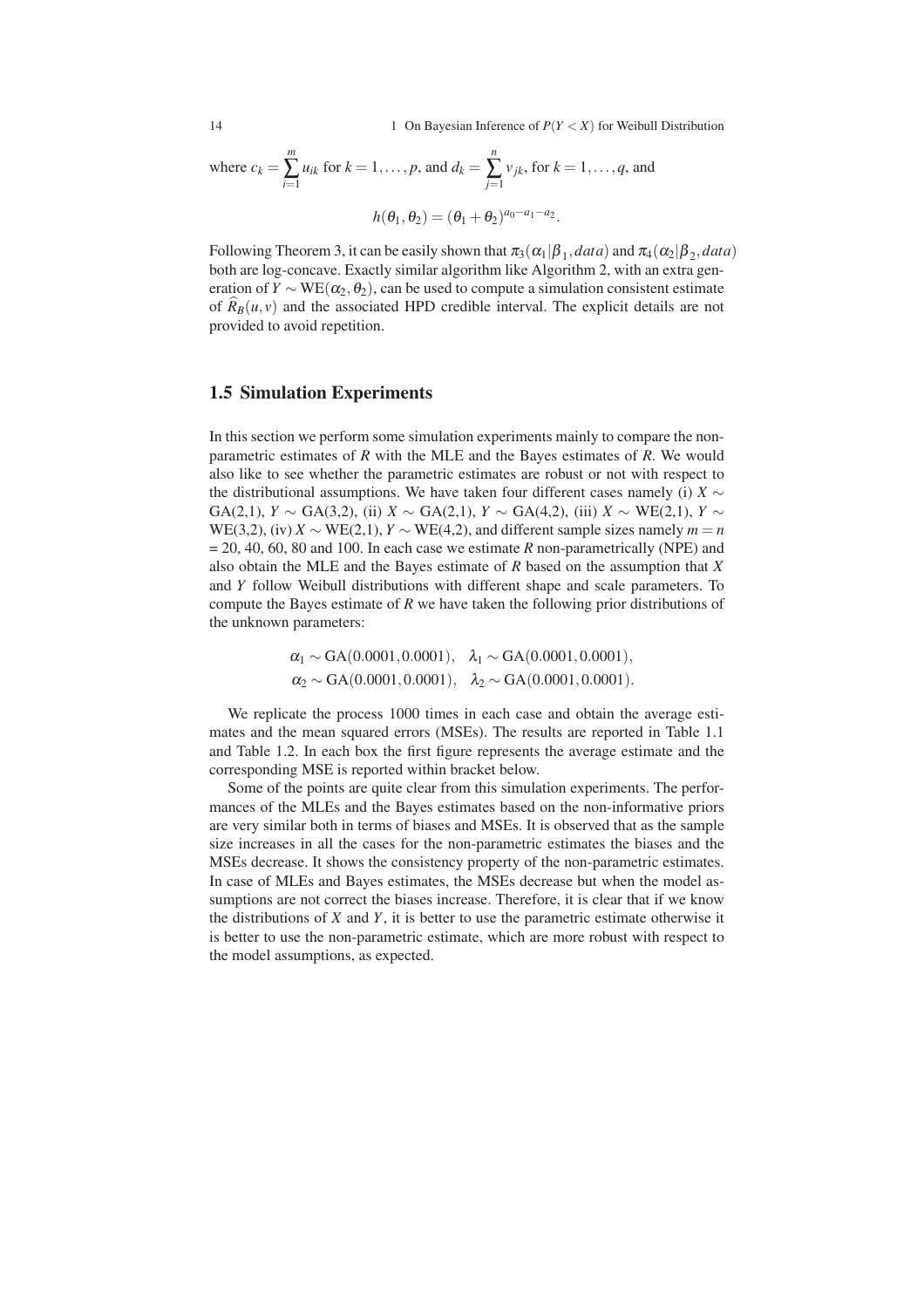#### 1.6 Data Analysis 15

| <b>Table 1.1</b> Comparison of the parametric and non-parametric estimates |  |  |  |  |  |  |
|----------------------------------------------------------------------------|--|--|--|--|--|--|
|----------------------------------------------------------------------------|--|--|--|--|--|--|

|     |            |               |                          |            |                                                                   | $-m= X \sim GA(2,1), Y \sim GA(3,2) X \sim WE(2,1), Y \sim WE(3,2) $ |
|-----|------------|---------------|--------------------------|------------|-------------------------------------------------------------------|----------------------------------------------------------------------|
|     |            | $R = 0.4074$  |                          |            | $R = 0.3953$                                                      |                                                                      |
|     | <b>NPE</b> | <b>MLE</b>    | Bayes                    | <b>NPE</b> | <b>MLE</b>                                                        | Bayes                                                                |
| 20  | 0.4056     |               | 0.4081 0.4079            | 0.3948     | 0.3919                                                            | 0.3923                                                               |
|     |            |               |                          |            | $(0.0116)$ $(0.0020)$ $(0.0018)$ $(0.0116)$ $(0.0015)$ $(0.0016)$ |                                                                      |
| 40  |            | 0.4065 0.4119 | 0.4117                   | 0.3961     | 0.3934                                                            | 0.3929                                                               |
|     |            |               |                          |            | $(0.0062)$ $(0.0013)$ $(0.0014)$ $(0.0057)$ $(0.0011)$ $(0.0013)$ |                                                                      |
| 60  | 0.4047     |               | $0.4130$ $0.4128$ 0.3979 |            | 0.3943                                                            | 0.3939                                                               |
|     |            |               |                          |            | $(0.0042)$ $(0.0009)$ $(0.0010)$ $(0.0040)$ $(0.0007)$ $(0.0009)$ |                                                                      |
| 80  | 0.4045     |               | $0.4138$ $0.4136$ 0.3979 |            | 0.3949                                                            | 0.3948                                                               |
|     |            |               |                          |            | $(0.0029)$ $(0.0007)$ $(0.0008)$ $(0.0031)$ $(0.0006)$ $(0.0007)$ |                                                                      |
| 100 | 0.4066     | 0.4138        | 0.4139                   | 0.3981     | 0.3951                                                            | 0.3952                                                               |
|     |            |               |                          |            |                                                                   | $(0.0025)$ $(0.0006)$ $(0.0006)$ $(0.0025)$ $(0.0005)$ $(0.0005)$    |

Table 1.2 Comparison of the parametric and non-parametric estimates

| $-n-$ |            |              |                                                                   |                                                 |              | $ X \sim GA(2,1), Y \sim GA(4,2) X \sim WE(2,1), Y \sim WE(4,2)$  |
|-------|------------|--------------|-------------------------------------------------------------------|-------------------------------------------------|--------------|-------------------------------------------------------------------|
|       |            | $R = 0.5391$ |                                                                   |                                                 | $R = 0.4381$ |                                                                   |
|       | <b>NPE</b> | MLE          | Bayes                                                             | NPE.                                            | MLE          | Bayes                                                             |
| 20    | 0.5354     | 0.4031       | 0.4025                                                            | 0.4348                                          | 0.4316       | 0.4321                                                            |
|       |            |              | $(0.0118)$ $(0.0201)$ $(0.0198)$ $(0.0135)$ $(0.0042)$            |                                                 |              | (0.0039)                                                          |
| 40    | 0.5396     | 0.4052       | 0.4055                                                            | 0.4361                                          | 0.4334       | 0.4337                                                            |
|       |            |              | $(0.0065)$ $(0.0194)$ $(0.0190)$ $(0.0076)$ $(0.0032)$ $(0.0034)$ |                                                 |              |                                                                   |
| 60    | 0.5385     | 0.4105       | 0.4101                                                            | 0.4361                                          | 0.4343       | 0.4351                                                            |
|       |            |              |                                                                   |                                                 |              | $(0.0040)$ $(0.0186)$ $(0.0181)$ $(0.0056)$ $(0.0028)$ $(0.0029)$ |
| 80    | 0.5360     | 0.4129       | 0.4127                                                            | $\begin{bmatrix} 0.4375 & 0.4351 \end{bmatrix}$ |              | 0.4358                                                            |
|       |            |              | $(0.0031)$ $(0.0175)$ $(0.0173)$ $(0.0047)$ $(0.0016)$            |                                                 |              | (0.0018)                                                          |
| 100   | 0.5383     | 0.4156       |                                                                   | $0.4151 \mid 0.4381$                            | 0.4381       | 0.4382                                                            |
|       |            |              | $(0.0024)$ $(0.0145)$ $(0.0144)$ $(0.0040)$ $(0.0009)$            |                                                 |              | (0.0009)                                                          |

## 1.6 Data Analysis

In this section we present the analysis of a real data set to illustrate different methods suggested in this paper. The data set represents the measurements of shear strength of spot welds for two different gauges of steel. In this case the weld diameter (in units of 0.001 in.) is the explanatory variable for both the cases. Let *X* and *Y* denote the weld strengths for 0.040 - 0.040- in and 0.060 - 0.060- in steel, respectively. The data are presented in Table 1.3 for convenience. The main interest here is on  $R = P(Y < X | u, v).$ 

Before progressing further, first we have made some preliminary analysis of the data. We look at the scaled TTT for both *X* and *Y*. It is well known that it provides some indication about the shape of the empirical hazard function, see for example Aarset (1987). The scaled TTT plots for *X* and *Y* are provided in Figure 1.1. From the scaled TTT plots it is clear that both *X* and *Y* variables have increasing hazard functions, hence Weibull distribution can be used to fit these data sets.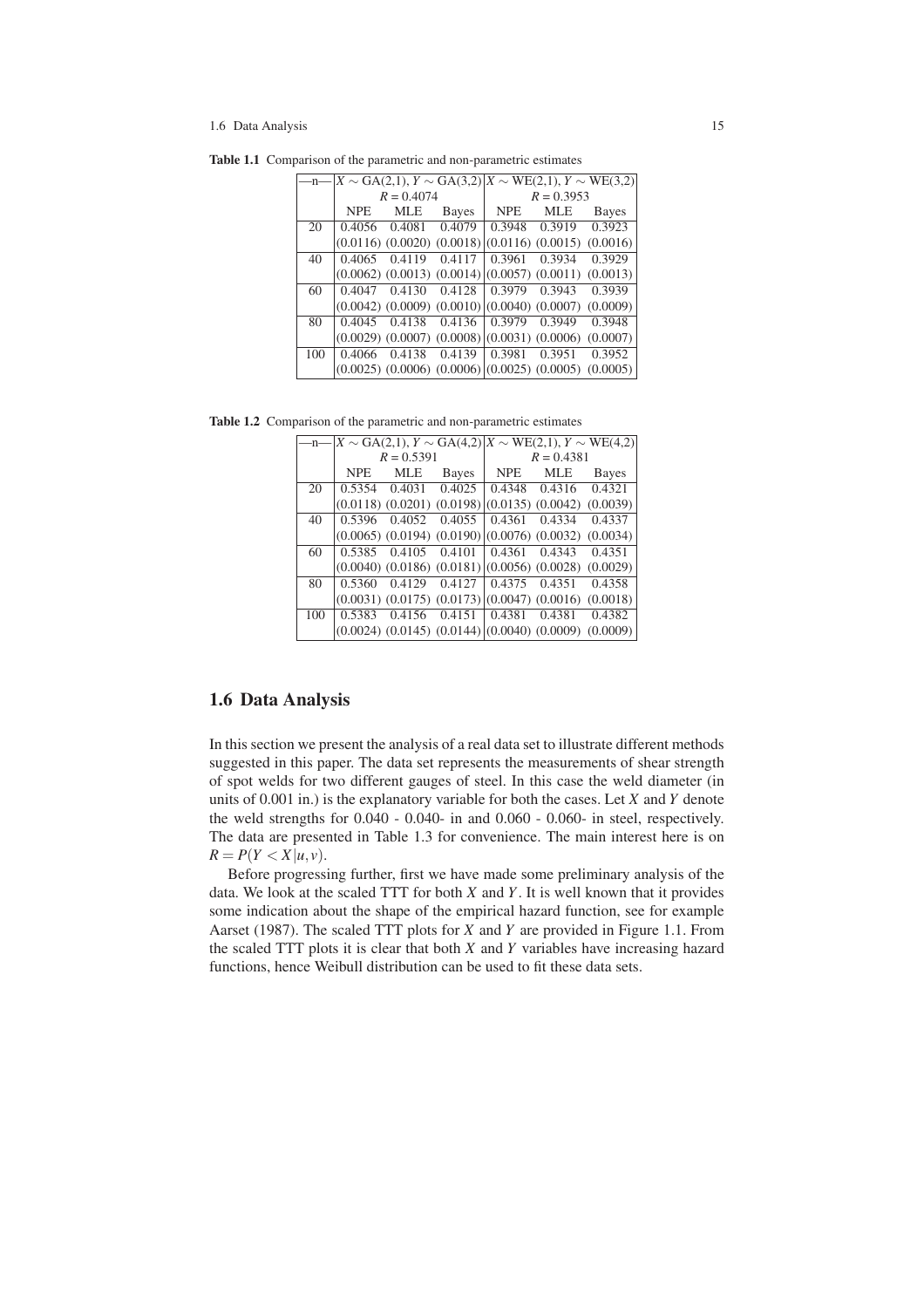Table 1.3 Shear strength data of welds for two gauges of steel.

|     |     |     |     |     |     |          |     | Obs. No. $X$ u         |           |         | Y   | $\mathcal{V}$ |     |     |     |     |     |     |  |
|-----|-----|-----|-----|-----|-----|----------|-----|------------------------|-----------|---------|-----|---------------|-----|-----|-----|-----|-----|-----|--|
|     |     |     |     |     |     |          |     |                        |           |         |     |               |     |     |     |     |     |     |  |
|     |     |     |     |     |     | 1.<br>2. |     | 350 380 680<br>380 155 |           |         | 800 | 190<br>200    |     |     |     |     |     |     |  |
|     |     |     |     |     |     | 3.       |     | 385 160 780            |           |         |     | 209           |     |     |     |     |     |     |  |
|     |     |     |     |     |     | 4.       |     | 450 165 885 215        |           |         |     |               |     |     |     |     |     |     |  |
|     |     |     |     |     |     | 5.       |     | 465 175 975 215        |           |         |     |               |     |     |     |     |     |     |  |
|     |     |     |     |     |     | 6.       |     | 185 165 1025 215       |           |         |     |               |     |     |     |     |     |     |  |
|     |     |     |     |     |     | 7.       |     | 535 195 1100 230       |           |         |     |               |     |     |     |     |     |     |  |
|     |     |     |     |     |     | 8.       |     | 555 185 1030 250       |           |         |     |               |     |     |     |     |     |     |  |
|     |     |     |     |     |     | 9.       |     | 590 195 1175 265       |           |         |     |               |     |     |     |     |     |     |  |
|     |     |     |     |     |     | 10.      |     | 605 210 1300 250       |           |         |     |               |     |     |     |     |     |     |  |
|     |     |     |     |     |     |          |     |                        |           |         |     |               |     |     |     |     |     |     |  |
| 1   |     |     |     |     |     |          |     |                        |           |         |     |               |     |     |     |     |     |     |  |
| 0.9 |     |     |     |     |     |          |     |                        | 0.95      |         |     |               |     |     |     |     |     |     |  |
|     |     |     |     |     |     |          |     |                        |           | 0.9     |     |               |     |     |     |     |     |     |  |
| 0.8 |     |     |     |     |     |          |     |                        | 0.85      |         |     |               |     |     |     |     |     |     |  |
| 0.7 |     |     |     |     |     |          |     |                        |           | 0.8     |     |               |     |     |     |     |     |     |  |
| 0.6 |     |     |     |     |     |          |     |                        | 0.75      |         |     |               |     |     |     |     |     |     |  |
| 0.5 |     |     |     |     |     |          |     |                        |           | $0.7 -$ |     |               |     |     |     |     |     |     |  |
|     |     |     |     |     |     |          |     |                        |           |         |     |               |     |     |     |     |     |     |  |
| 0.1 | 0.2 | 0.3 | 0.4 | 0.5 | 0.6 | 0.7      | 0.8 | 0.9                    | 0.65<br>Н | 0.1     | 0.2 | 0.3           | 0.4 | 0.5 | 0.6 | 0.7 | 0.8 | 0.9 |  |

Fig. 1.1 Scaled TTT plot for (a) *X* and (b) *Y*

We have fitted  $WE(\alpha_1, \lambda_1)$  to *X* and  $WE(\alpha_2, \lambda_2)$  to *Y*. The maximum likelihood estimators (MLEs), the maximized log-likelihood value (MLL), the Kolmogorov-Smirnov (KS) distance between the fitted and empirical distribution function and the associated *p* value are presented in Table 1.4. From the KS distances and the

.

Table 1.4 The MLEs, KS distances and the associated *p* values for different cases.

| Data | $\widehat{\alpha}$ | $\lambda$                             | MIJ. | KS. |  |
|------|--------------------|---------------------------------------|------|-----|--|
|      |                    | X 4.4439 22.8226 7.0302 0.1574 0.9653 |      |     |  |
|      |                    | Y 5.9647 0.7434 2.7520 0.1216 0.9984  |      |     |  |

associated *p* values it is clear that the Weibull distribution fits both *X* and *Y* quite well. We would like to test the following hypothesis:

$$
H_0: \alpha_1 = \alpha_2
$$
 vs.  $H_1: \alpha_1 \neq \alpha_2$ .

Under  $H_0$ , we obtain the MLEs of  $\alpha$ ,  $\lambda_1$ ,  $\lambda_2$  and MLL as  $\hat{\alpha} = 5.1335$ ,  $\hat{\lambda}_1 = 34.8707$ ,  $\hat{\lambda}_2$  = 0.8189, MLL = 9.4476, respectively. Based on the likelihood ratio test (test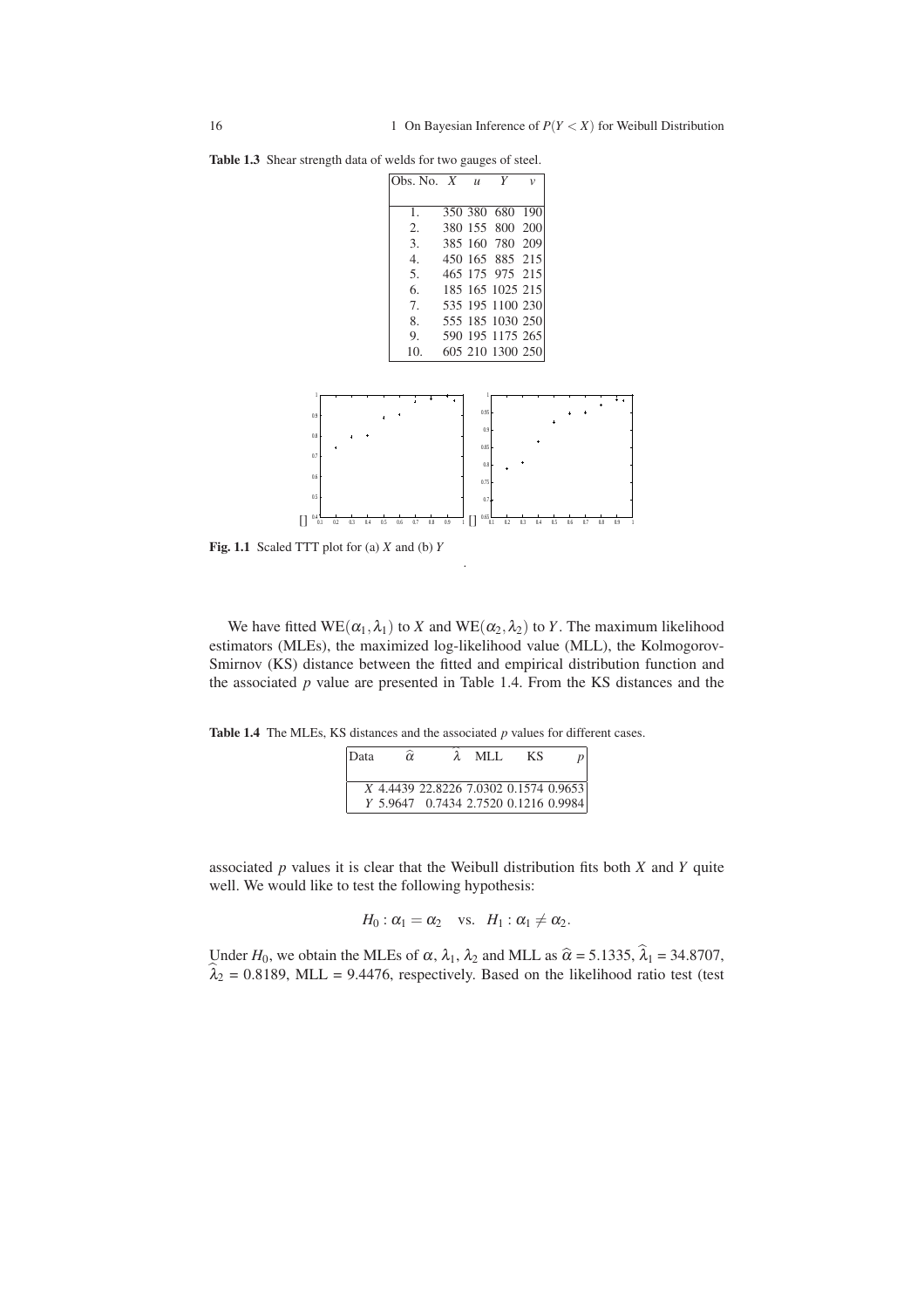

Fig. 1.2 Posterior PDF of  $R$  for known  $\alpha$ .



.

Fig. 1.3 Posterior PDF of  $\alpha$  when the two shape parameters are equal

statistic value becomes  $2(7.0302 + 2.7520 - 9.4476) = 0.6692$ , we cannot reject the null hypothesis as  $p > 0.41$ . Hence for this data set it is assumed that  $\alpha_1 = \alpha_2$ <sup>α</sup>. Based on this assumption, the MLE of *R* = *P*(*Y* < *X*) without the covariates becomes 0.0229.

.

At the beginning we consider the Bayesian inference of *R* ignoring the covariates. For illustrative purposes, first let us assume that the common shape parameter  $\alpha$  is known, and we would like to obtain the Bayes estimate of *R* and the associated HPD credible interval. Since we do not have any prior knowledge, it is assumed throughout  $a_0 = b_0 = a_1 = a_2 \approx 0$ . We provide the posterior distribution of *R* with known  $\alpha$  in Figure 1.2. Now we generate samples directly from  $\pi(R|data,\alpha)$  using acceptance rejection principle, and based on 10000 samples we obtain the Bayes estimate with respect to the squared error loss function (posterior mean) as 0.0254, and the associated 95% HPD credible interval becomes (0.0123, 0.0502).

Now we would look at the case when the common shape parameter  $\alpha$  is not assumed to be known. To compute the Bayes estimate of *R* we need to assume some specific form of  $\pi_2(\alpha)$ , and it is assumed that  $\pi_2(\alpha) \sim \text{Gamma}(a,b)$ . Since we do not have any prior knowledge about the hyper parameters, in this case also it is assumed that  $a = b \approx 0$ . Based on the above prior distribution, we obtain the posterior distribution of  $\alpha$ ,  $g_1(\alpha|data)$ , as in (1.17). The PDF of the posterior distribution of  $\alpha$  is provided in Figure 1.3. We use Algorithm 1, and based on 10000, we obtain the Bayes estimate of *R* as 0.0238, and the associated 95% HPD credible intervals as (0.0115, 0.0518).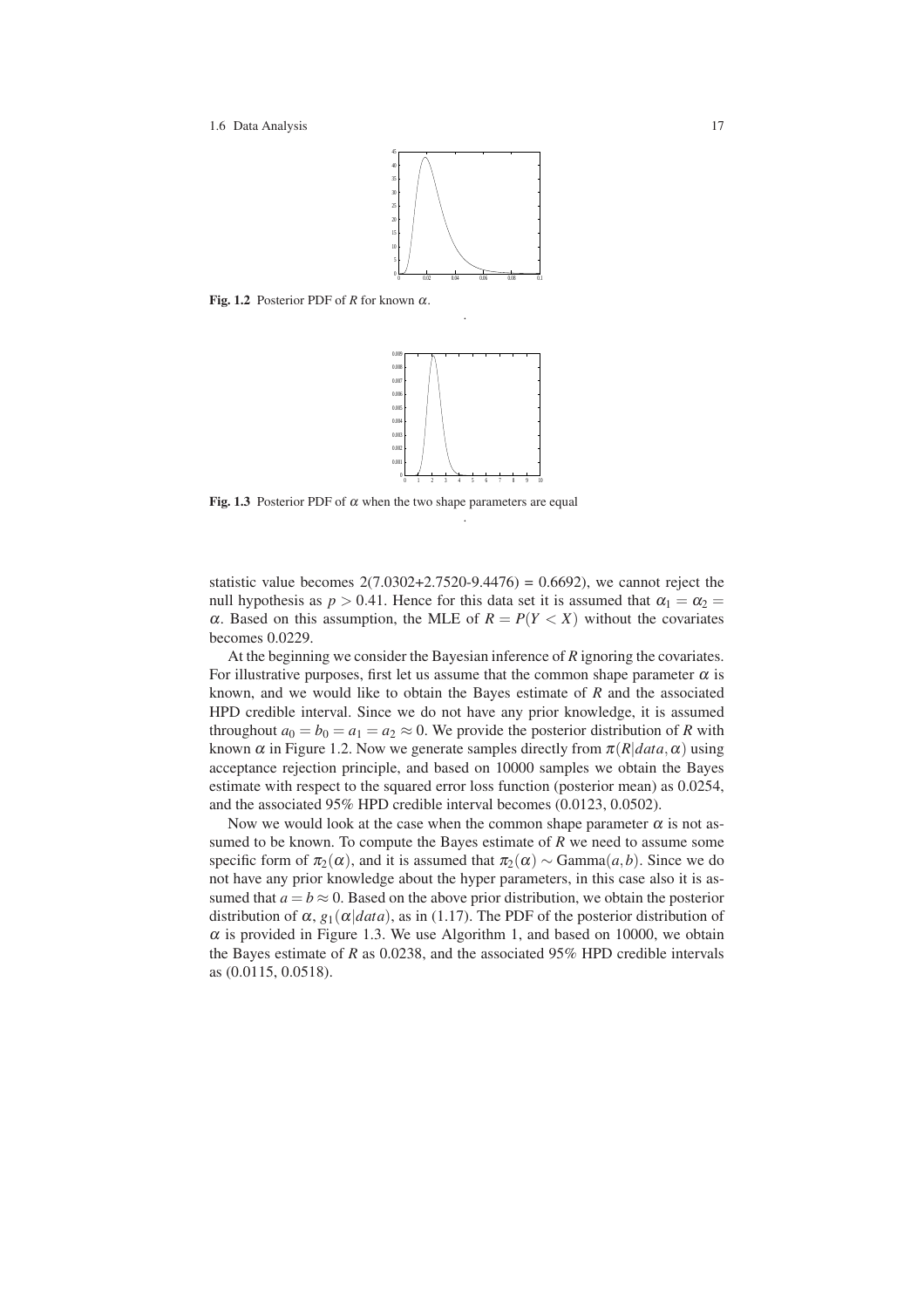Now we want to estimate  $R(u, v) = P(Y < X | u, v)$ , when  $u = 180$  and  $v = 215$ . These are the median values of the covariates of the respective groups, namely for *X* and *Y*. Here we have only one covariate each for both the groups. We obtain the MLEs of the unknown parameters, and they are as follows:  $\hat{\alpha} = 5.4318$ ,  $\hat{\theta}_1 = 3.9597$ ,  $\hat{\theta}_2 = 0.0406$ ,  $\hat{\beta}_1 = -0.0518$ ,  $\hat{\beta}_2 = -0.0372$ . Hence we obtain the MLE of *R*(*u*, *v*) as 0.0326. To compute the Bayes estimate of  $R(u, v) = P(Y < X | u, v)$ , we have further assumed  $\beta_1 \sim N(0,0.01)$  and  $\beta_2 \sim N(0,0.01)$ . Based on the above assumption, using Algorithm 2, we obtain the Bayes estimate of  $R(u, v) = P(Y \leq X | u, v)$  as 0.0298 and the associated 95% HPD credible interval as (0.0118,0.0594).

For illustrative purposes, we obtain the Bayes estimates of *R* and  $R(u, v)$  without the assumption  $\alpha_1 = \alpha_2$  of the same data set. We have already observed that without the covariates, the MLEs of the unknown parameters are as follows:  $\hat{\alpha}_1$  = 4.4439,  $\lambda_1 = 22.8226$ ,  $\hat{\alpha}_2 = 5.9646$  and  $\lambda_2 = 0.7434$ . Hence, the MLE of *R* based on (1.3) can be obtained as 0.0131. In presence of the covariates, the MLEs of the unknown parameters are as follows:  $\hat{\alpha}_1 = 4.4724$ ,  $\hat{\theta}_1 = 3.3638$ ,  $\hat{\beta}_1 = -0.0453$ ,  $\hat{\alpha}_2 =$ 5.9982,  $\hat{\theta}_2 = 0.0286$ ,  $\beta_2 = -0.0449$ . The MLE of  $R(u, v)$  becomes 0.0234. To compute the Bayes estimate of  $R(u, v)$ , it is assumed that  $\pi_{21}(\alpha_1) \sim \text{Gamma}((a_{21}, b_{21}),$  $\pi_{22}(\alpha_2) \sim \text{Gamma}((a_{22}, b_{22}) \text{ and } a_{21} = b_{21} = a_{22} = b_{22} \approx 0.$  The other prior distributions have taken same as before. Using the algorithm similar to Algorithm 2, based on 10000 samples, we obtain the Bayes estimate of  $R(u, v)$ , for  $u = 180$ ,  $v =$ 250 as 0.0289, and the associated 95% HPD credible interval as (0.0078, 0.0634).

## 1.7 Conclusions

In this paper we have considered the Bayesian inference of the stress-strength parameter  $R = P(Y < X)$ , when both *X* and *Y* have Weibull distribution. We have considered different cases namely when the two shape parameters are equal and when they are different. We have also addressed the issue when both *X* and *Y* may have some covariates also. We have assumed fairly general priors on the shape and scale parameters. In most of the cases the Bayes estimate and the corresponding HPD credible interval cannot be obtained in explicit form and we propose to use Gibbs sampling and importance sampling methods to compute simulation consistent Bayes estimate and the associate HPD credible interval. We have demonstrated different methods using one data set, and it is observed that the proposed methods work well in practice.

#### Acknowledgements:

The author would like to thank one unknown referee for his/ her many constructive suggestions which have helped to improve the paper significantly.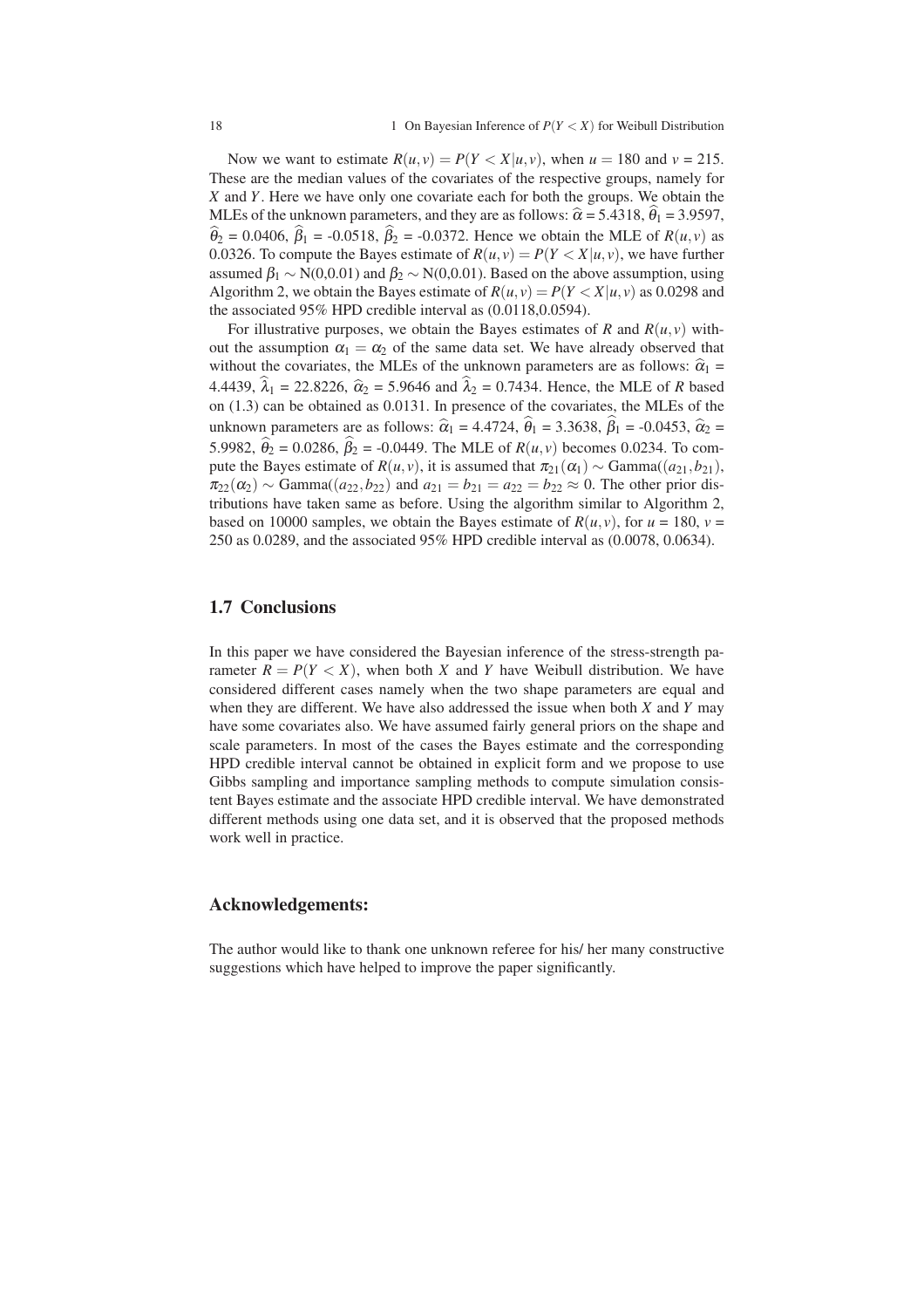References and the set of the set of the set of the set of the set of the set of the set of the set of the set of the set of the set of the set of the set of the set of the set of the set of the set of the set of the set o

## Appendix

Proof of Theorem 3: Note that

$$
\ln \pi_3(\alpha|\beta_1, \beta_2, data) = const. + \ln \phi(\alpha) + (m+n) \ln \alpha + \alpha \ln S -
$$
  

$$
(m+n_1) \ln(b_0 + \sum_{i=1}^m x_i^{\alpha} e^{\beta_1^{T} u_i}) - (n+n_2) \ln(b_0 + \sum_{j=1}^n y_j^{\alpha} e^{\beta_2^{T} v_j}).
$$

It has been shown in the proof of Theorem 2 of Kundu (2008), that

$$
\frac{d^2}{d\alpha^2}\ln(b_0+\sum_{i=1}^m x_i^{\alpha}e^{\beta_1^T u_i})\geq 0 \text{ and } \frac{d^2}{d\alpha^2}\ln(b_0+\sum_{j=1}^n y_j^{\alpha}e^{\beta_2^T v_j})\geq 0.
$$

Since  $\pi(\alpha)$  is log-concave, it immediately follows that

$$
\frac{d^2}{d\alpha^2}\ln \pi_3(\alpha|\beta_1,\beta_2,data)\leq 0.
$$

## **References**

- 1. Aarset, M.V. (1987), "How to identify a bathtub failure rate?", *IEEE Transactions on Reliability*, vol. 36, 106 - 108.
- 2. Berger, J.O. and Sun, D. (1993), "Bayesian analysis for the Poly-Weibull distribution", *Journal of the American Statistical Association*, vol. 88, 1412 - 1418.
- 3. Birnbaum, Z.W. (1956), "On a use if Mann-Whitney statistics", *Proceedings of Third Berkeley Symposium in Mathematical Statistics and Probability*, vol. 1, 13 - 17, University of California Press, Berkeley, CA.
- 4. Chen, M.H. and Shao, Q.M. (1999), "Monte Carlo estimation of Bayesian credible and HPD intervals", *Journal of Computational and Graphical Statistics*, vol. 8, 69 - 92.
- 5. Devroye, L. (1984), "A simple algorithm for generating random variables using log-concave density function", *Computing*, vol. 33, 247 - 257.
- 6. Duncan, A.J. (1986), *Quality Control and Industrial Statistics*, 5-th edition, Richard D. Irwin, Homewood, Ill.
- 7. Guttman, I., Johnson, R.A., Bhattacharya, G.K. and Reiser, B. (1988), "Confidence limits for stress-strength models with explanatory variables", *Technometrics*, vol. 30, 161 - 168.
- 8. Guttman, I. and Papandonatos, G.D. (1997), "A Bayesian approach to a reliability problem; theory, analysis and interesting numerics", *Canadian Journal of Statistics*, vol. 25, 143 - 158.
- 9. Kizilaslan, F. and Nadar, M. (2016), "Estimation of reliability in a multicomponent stressstrength model based on a bivariate Kumaraswamy distribution", *Statistical Papers*, to appear, DOI: 10.1007/s00362-016-0765-8.
- 10. Kotz, S., Lumelskii, Y. and pensky, M. (2003), *The stress-strength model and its generalizations*, World Scientific Press, Singapore.
- 11. Kundu, D. (2008), "Bayesian inference and life testing plan for the Weibull distribution in presence of progressive censoring", *Technometrics*, vol. 50, 144 - 154.
- 12. Kundu, D. and Gupta, R.D. (2006), "Estimation of *P*(*Y* < *X*) for Weibull distribution", *IEEE Transactions on Reliability Theory*, vol. 55, 270 - 280.
- 13. Kundu, D. and Pradhan, B. (2011), "Bayesian analysis of progressively censored competing risks data", *Sankhya*, Ser. B., vol. 73, 276 - 296.